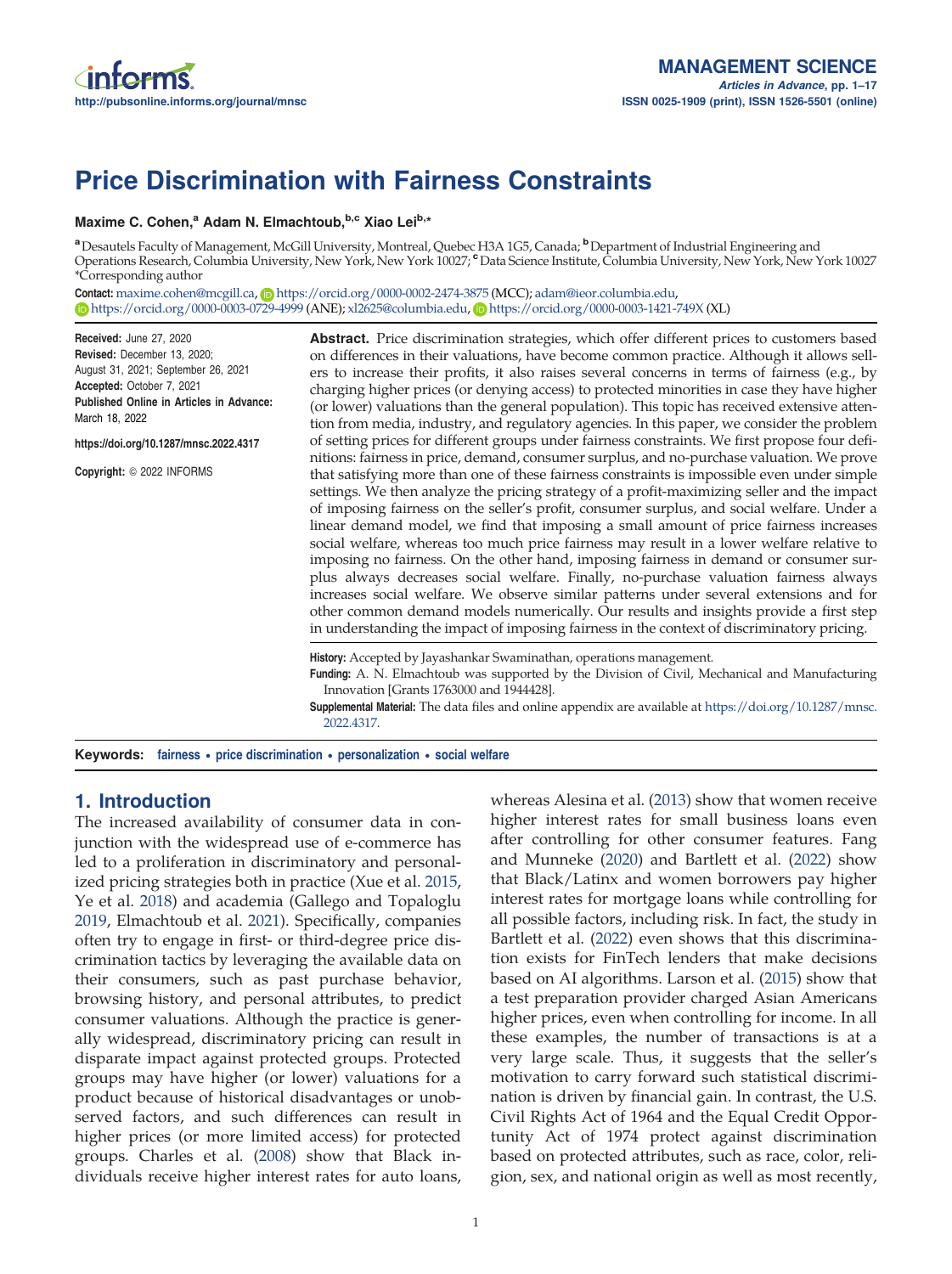sexual orientation and gender identity.<sup>1</sup> In fact, in 2020 the state of New York banned gender-based price discrimination<sup>2</sup> to fight against the increasing trend of large retailers selling the same product at different prices by simply changing the packaging or the product color.<sup>3</sup> Ensuring fairness is a direct concern of the Federal Trade Commission (FTC).

When we at the FTC evaluate an algorithm or other AI tool for illegal discrimination, we look at the inputs to the model—such as whether the model includes ethnically-based factors, or proxies for suchfactors, such as census tract. But, regardless of the inputs, we review the outcomes. For example, does a model, in fact, discriminate on a prohibited basis? Does a facially neutral model have an illegal disparate impact on protected classes? Our economic analysis looks at outcomes, such as the price consumers pay for credit, to determine whether a model appears to have a disparate impact on people in a protected class. —Andrew Smith<sup>4</sup>

Recently, there has been a surge of interest in understanding how to make discriminatory pricing practices that are fair from business (Wallheimer 2018, Weinberger 2019), legal (Gerlick and Liozu 2020, Gillis 2020), and regulatory perspectives (White House 2015, Gee 2018). Moral, legal, and ethical obligations are prompting sellers and regulators to ensure that pricing practices do not unfairly discriminate against protected attributes. Although this general principle is universally accepted, no formal framework prior to this work exists to properly implement or assess the impact of such fairness measures in the context of pricing decisions. In fact, in a recent discussion paper by the United Kingdom's Financial Conduct Authority (Gee 2018), it clearly states the need for conducting research on fairness in pricing.

[I]t is important that we consider the fairness of pricing in markets we regulate. It is also important to consider the harm that may be caused by particular types of pricing practice … However, fairness issues can often be more complicated and the right course of action for us may be less clear. (Gee 2018, p. 5)

In light of the growing interest on fairness in the context of pricing decisions, we consider the following research questions.

1. How can we model the fairness of decisions made in the context of price discrimination? Is it possible to impose several types of fairness simultaneously?

2. What is the impact of fairness constraints on the seller, customers, and society at large?

In this paper, we propose a formal framework for pricing with fairness, including several definitions of fairness and their potential impact on consumers, sellers, and society. In a first step toward the ambitious agenda of designing pricing strategies that are fair, we consider the simplest scenario of a single-product seller facing consumers who can be partitioned into two groups based on a single binary feature observable to the seller (we then consider the extension with more than two groups in Section 4). For each group, we assume that the seller knows the valuation distribution, which allows us to isolate the effect of fair decision making from the machine learning task of predicting valuations. The seller's goal is to maximize profit by optimally selecting a price for each group, potentially subject to a fairness constraint that may be self-imposed or explicitly enforced by laws and regulations. We highlight that our model assumes that price discrimination occurs because of the difference in valuation distributions of the customer groups and not because of inherent racism or biases of the seller.

In this paper, we propose four definitions of fairness based on several different contexts and motivations. More details and motivation are presented in Section 2.1.

• *Price fairness* enforces that the prices offered to the two groups are nearly equal and is the common focus of the studies referenced.

• Demand fairness enforces that the access to the product is as close as possible across groups, meaning that the prices should be set in a way that yields a similar market share for each group. For example, a local college may want to offer tuition loans or scholarships in such a way that each group has an equal probability of enrolling.

• Surplus fairness requires that the surplus of the average person in each group is similar. As is standard, surplus is defined as the consumer valuation minus the price paid, and it is zero if no purchase is made.

• No-purchase valuation fairness imposes that the average valuation of consumers who do not purchase the product is approximately the same for each group. In other words, the normalized value lost in each group from individuals who could not afford the product should be similar.

With our model and definitions in place, we first show that satisfying all four fairness goals simultaneously is impossible unless the mean valuations are the same for both groups. In fact, even achieving two fairness measures simultaneously cannot be done in simple settings. We then consider the impact of imposing each fairness criterion separately and identify conditions under which the consumer surplus and the social welfare increase or decrease. (Clearly, imposing fairness always results in profit loss for the seller because of the additional constraint.) Note that the impact of price discrimination on social welfare has been studied in economics (Robinson 1969, Varian 1985) but without explicitly considering fairness constraints. For instance, we show that when the demand for each group is linear or exponential in price, a small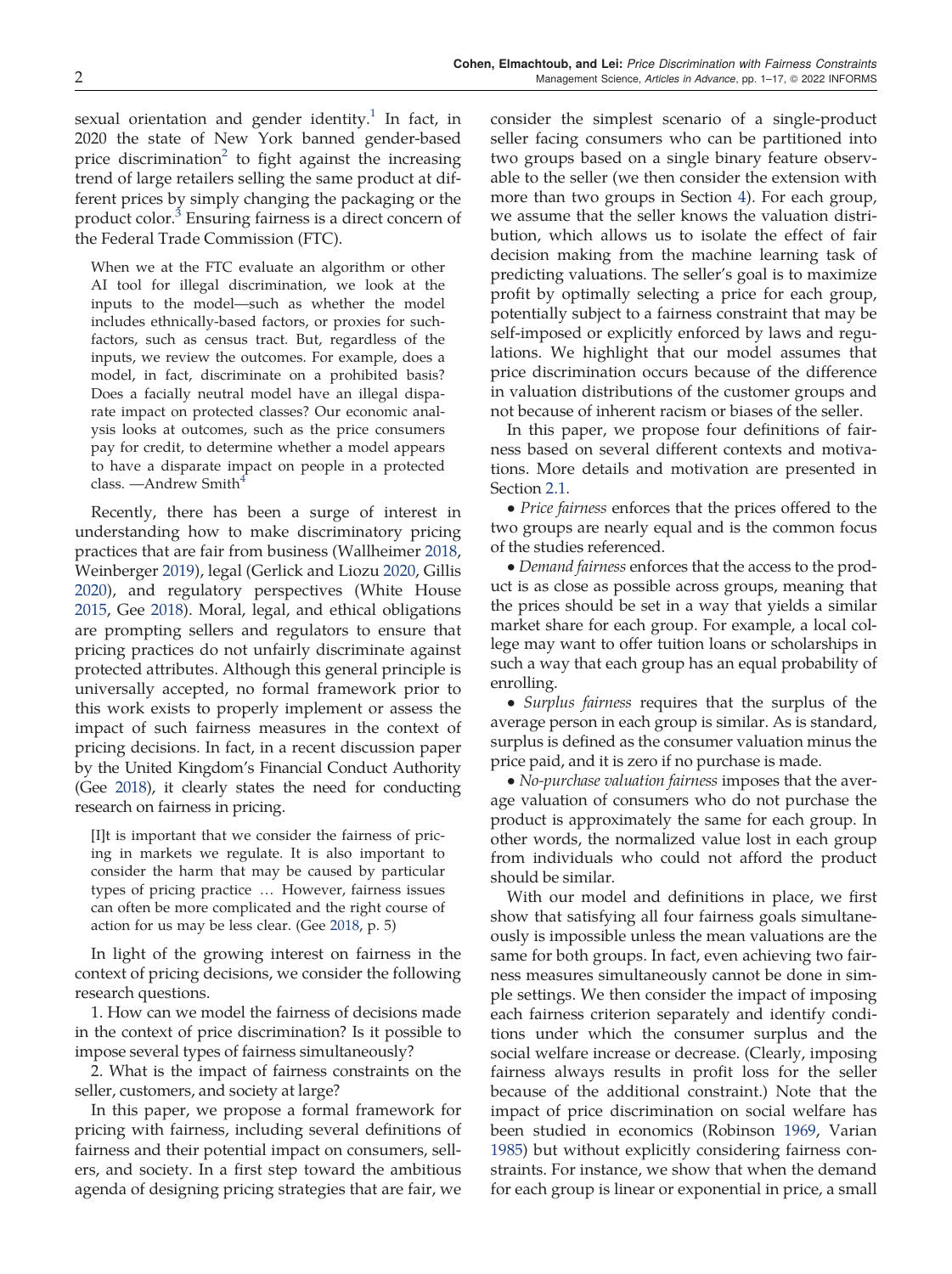amount of price or no-purchase valuation fairness will increase social welfare, whereas demand or surplus fairness will decrease social welfare. We also fully characterize all scenarios under linear demand and show, for example, that imposing too much price fairness may lead to a strictly lower social welfare relative to having no fairness constraints. We first focus on the setting with two groups and a single (protected) feature. We then extend our findings to settings with more than two groups and to the case where a second unprotected consumer feature is observed. Finally, we showcase computationally the robustness of our findings for other common demand models, such as exponential, logistic, and log-log.

#### 1.1. Summary and Implications of Our Research

For industry practitioners and policy makers, our paper offers the following takeaways.

a. We show that achieving all four fairness definitions simultaneously is impossible. In fact, even achieving two of these definitions simultaneously is impossible under standard demand models. Thus, one should focus on a single notion of fairness depending on the context.

b. Imposing fairness constraints may not necessarily increase social welfare. The welfare change depends on both the fairness definition and the level of fairness. For price fairness, a little fairness improves social welfare, but too much fairness may lead to a lower welfare relative to imposing no fairness. For demand or surplus fairness, imposing any level of fairness will decrease social welfare. Finally, no-purchase valuation fairness always increases social welfare.

# 1.2. Related Literature

The concept of fairness has been extensively studied in economics, operations management, and computer science. Broadly speaking, fairness can be modeled either (i) as a utility term that is dependent on a reference point or (ii) as an exogenous constraint that may be imposed by a social planner based on social justice. Our work adopts the second approach, but we still review the literature related to both approaches for completeness.

In the economics literature, fairness is typically modeled as a reference effect, which depends on either a perceived value based on historical information or unequal outcomes across groups of individuals. In such settings, fairness is motivated in light of social comparison. Fairness with respect to perceived value refers to the situation where the price of an item should be close to its "fair" value. More precisely, customers form a reference price (based on historical information), and the demand is affected when the seller sets a price that is far from the reference price. This concept was first proposed by Kahneman et al. (1986), where the authors empirically show that people perceive a price raise as unfair if the surge is

driven by shifts in demand. Eyster et al. (2021) then study the pricing problem under this type of fairness. Models based on a reference price were extensively studied in the context of dynamic pricing (Popescu and Wu 2007, Cohen et al. 2020) and for the newsvendor problem (Baron et al. 2015). On the other hand, several papers consider fairness with respect to unequal outcomes across groups of individuals (e.g., race, age, gender). Rabin (1993) and Fehr and Schmidt (1999) are among the first to study game-theoretic models with fairness considerations. Rabin (1993) models fairness as an explicit intention and shows that a fairness equilibrium may be achieved only if the Nash equilibrium also satisfies additional fairness constraints. In Fehr and Schmidt (1999), the need for fairness is modeled as a disutility for any unequal outcome among players. Ho and Su (2009) consider ultimatum games with peer-induced fairness concerns. Using a similar setting, Cui et al. (2007) consider a contract design problem and find that cooperation may be achieved when the manufacturer and retailer are sensitive to unequal outcomes. Li and Jain (2016) study a duopoly market with behavior-based pricing and find that incorporating fairness may increase sellers' profit and decrease consumer surplus.

The second approach in the fairness literature models fairness as exogenous constraints in decision-making or classification problems. The fairness constraints are usually motivated by egalitarianism, where each group of people (or even each individual) should receive the same treatment, or by Rawlsian justice (Rawls 1971), where the social planner aims to make the least advantaged people better off. Decision making under fairness constraints has been seen in the context of stable matching (Sethuraman et al. 2006), transportation systems (Chen and Wang 2018), network design (Rahmattalabi et al. 2019), advertising (Bateni et al. 2016), and dynamic learning (Gupta and Kamble 2019). Levi et al. (2016) investigate conditions under which uniform government subsidies are optimal. Another stream of papers considers the trade-off between fairness and efficiency in resource allocation (Bertsimas et al. 2011, 2012; Hooker and Williams 2012; Donahue and Kleinberg 2020). In our paper, we do not consider resource constraints, and we investigate to what extent our fairness constraints can improve social welfare.

Research on fairness has also been increasing rapidly in the machine learning community, and fairness is also modeled as exogenous constraints. Earlier papers consider classification algorithms under various fairness constraints (Dwork et al. 2012, Hardt et al. 2016, Donini et al. 2018) or the trade-off between different fairness metrics (Chouldechova 2017, Kleinberg et al. 2017). Kallus et al. (2021) provide a framework for assessing fairness without observing the protected attribute. There has also been work on how to design fair policies using causal inference (Nabi et al. 2019, Kasy and Abebe 2020, Viviano and Bradic 2020). In fact,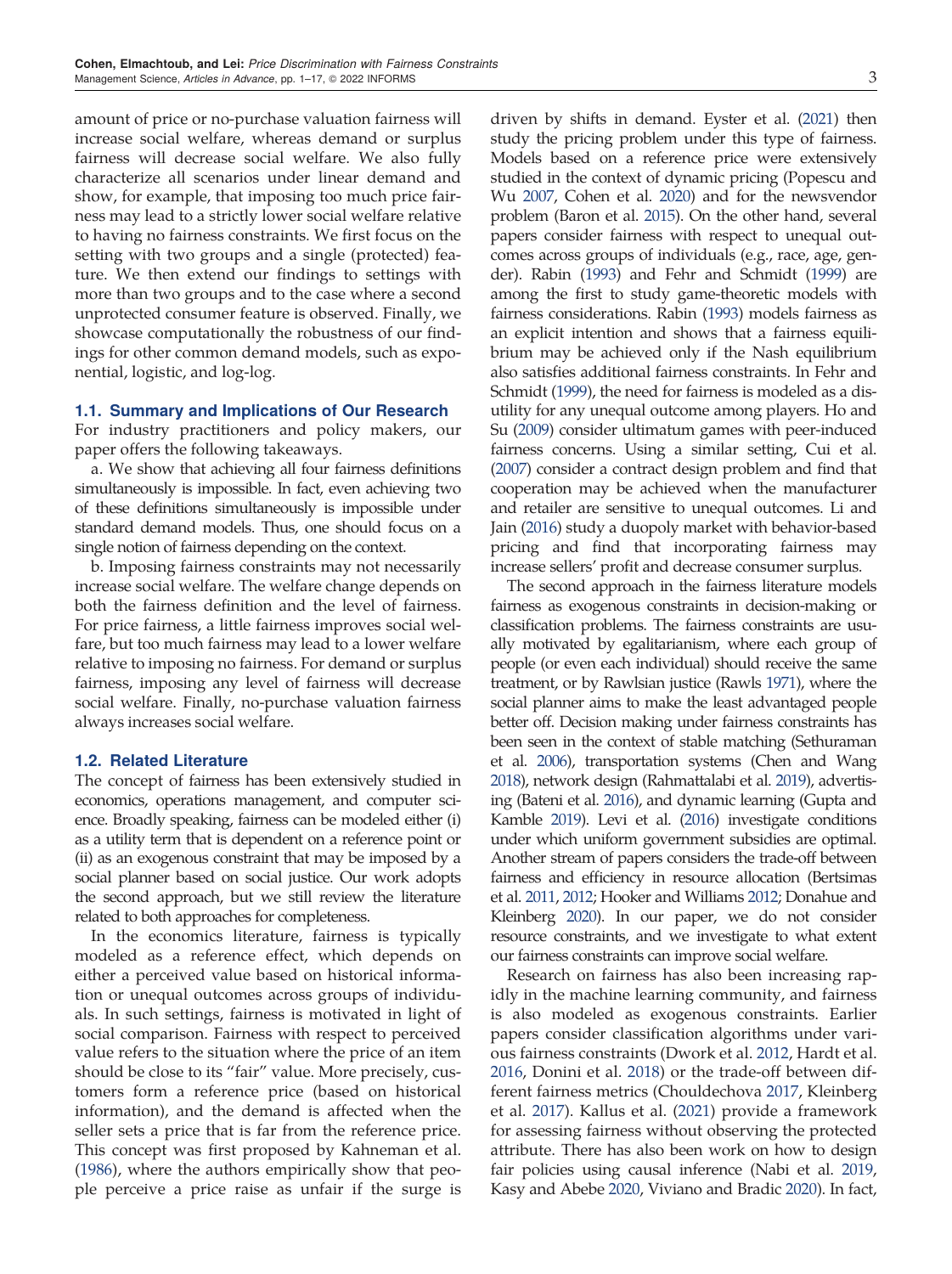in the context of classification problems, several papers have tried to integrate social welfare into the loss function (Heidari et al. 2018, 2019; Hu and Chen 2018, 2020). Although the fairness definitions in our paper resemble those in the machine learning literature, we consider the problem from a different perspective. The pricing procedure usually includes two steps: valuation prediction and pricing decisions. Machine learning models mainly focus on the first step, and the idea is to distribute the prediction error in a fair manner so that the prediction is unbiased. Our paper assumes that the seller has unbiased and accurate information on customer segmentation and valuations and focuses on how to make fair pricing decisions given such information.

Finally, one can view uniform pricing as a revenue management problem with a (simple) fairness constraint. In this view, our paper contributes to the line of research that compares social welfare under a uniform pricing strategy (i.e., perfect price fairness) versus discriminatory pricing (i.e., no fairness) (see, e.g., Robinson 1969, Schmalensee 1981, Varian 1985). Our paper includes these two extreme cases but also, considers intermediate levels of fairness constraints as well as four different fairness definitions. This literature shows that allowing for price discrimination generally leads to a higher social welfare compared with uniform pricing (ultimately converging to the situation where the seller is able to extract the entire consumer surplus). Surprisingly, our results show that restricting price discrimination by imposing fairness constraints can sometimes increase social welfare. In fact, we identify cases where imposing intermediate levels of fairness results in a social welfare that is higher than both perfect fairness and no fairness scenarios.

## 2. Framework and Preliminary Results

We consider a single-period setting where a seller offers a single product, with marginal cost  $c \ge 0$ , to two groups of customers (we consider the extension with more than two groups in Section 4). The seller needs to select a price for each group with the goal of maximizing profit. Specifically, customers are categorized based on an observable binary feature  $X \in \{0, 1\}$ , so that each group  $i = 0$ , 1 can be offered a different price  $p_i$ . In this context, the seller may want to constrain the pricing policy to ensure fairness across the two groups because of a need to either improve customer perception or abide by government regulations. For example, X can correspond to gender, race, operating system, age, or type of device. We let  $d_i$  denote the population size of each group i. We assume that customers from group i have valuations for the product denoted by the random variable  $V_i \sim F_i(\cdot)$ , where  $F_i(\cdot)$  is a given cdf. Customers in group *i* buy the product only if their valuation is at least the offered price  $p_i$ . Thus,  $F_i(p_i) = \mathbb{P}(V_i \geq p_i)$  represents the market share

of group *i*, and  $d_iF_i(p_i)$  corresponds to the total demand of group i. We assume that the seller has enough supply to fulfill all the demand.

The profit function for group *i* is then  $R_i(p_i)$  =  $(p_i - c)d_iF_i(p_i)$ . The seller's goal is to select  $p_0$  and  $p_1$  to maximize  $R_0(p_0) + R_1(p_1)$ , potentially subject to some fairness constraints (see more details). We let  $p_i^* =$ argmax<sub>p</sub> $R_i(p)$  denote the optimal price offered by the seller to group *i* under no fairness constraints: that is, the unconstrained optimal price. We capture consumer welfare by the average consumer surplus given by  $S_i(p) = \mathbb{E}[(V_i - p_i)^+]$  (note that we focus on the normalized surplus to account for possible asymmetries in population sizes). We also consider the expected no-purchase valuation,  $N_i(p) = \mathbb{E}[V_i | V_i < p_i]$ , that corresponds to the average valuation of nonbuyers. Finally, the total welfare from group *i*,  $W_i(p_i)$ , can be written as the profit plus the consumer surplus: that is,  $W_i(p_i) = R_i(p_i) + d_i S_i(p_i)$ .

#### 2.1. Fairness Definitions

In the context of pricing, we propose the four following measures of fairness, where smaller quantities imply fairer strategies.

a. Price fairness, which is measured by  $|p_0 - p_1|$ .

b. Demand fairness, which is measured by  $|F_0(p_0) F_1(p_1)|$ .

c. Surplus fairness, which is measured by  $|S_0(p_0) S_1(p_1)$ .

d. No-purchase valuation fairness, which is measured by  $|N_0(p_0) - N_1(p_1)|$ .

We also propose a unitless quantity,  $\alpha \in [0,1]$ , to denote the fairness level. The case of  $\alpha = 0$  corresponds to no fairness constraints (i.e., unconstrained discriminatory prices are used), and the case of  $\alpha = 1$  corresponds to perfect fairness (i.e., the groups are treated equally with respect to the fairness measure). We emphasize that  $\alpha$  is not a decision variable but rather, a parameter that is selected by the seller to meet internal goals or satisfy regulatory requirements. Formally, let  $M_i(p_i)$  be the specific fairness measure of interest (price, demand, surplus, or no-purchase valuation) under price  $p_i$ , and let  $|M_0(p_0^*) - M_1(p_1^*)|$  be the fairness gap under the optimal (unconstrained) pricing strategy. Then, a pricing strategy  $p_i$  for  $i = 0, 1$  is  $\alpha$  fair with respect to  $M_i(\cdot)$  if  $|M_0(p_0) - M_1(p_1)| \le (1 - \alpha) |M_0(p_0^*) - M_1(p_1^*)|$ . Imposing a specific amount of fairness for each measure corresponds to selecting a value for  $\alpha$ . Specifically, the pricing problem for the seller becomes

$$
\mathcal{R}(\alpha) := \max_{p_0, p_1 \ge 0} R_0(p_0) + R_1(p_1)
$$
  
s.t.  $|M_0(p_0) - M_1(p_1)| \le (1 - \alpha) |M_0(p_0^*) - M_1(p_1^*)|,$   
(1)

where  $\mathcal{R}(\alpha)$  denotes the optimal total profit as a function of the fairness level  $\alpha$ . For convenience, we denote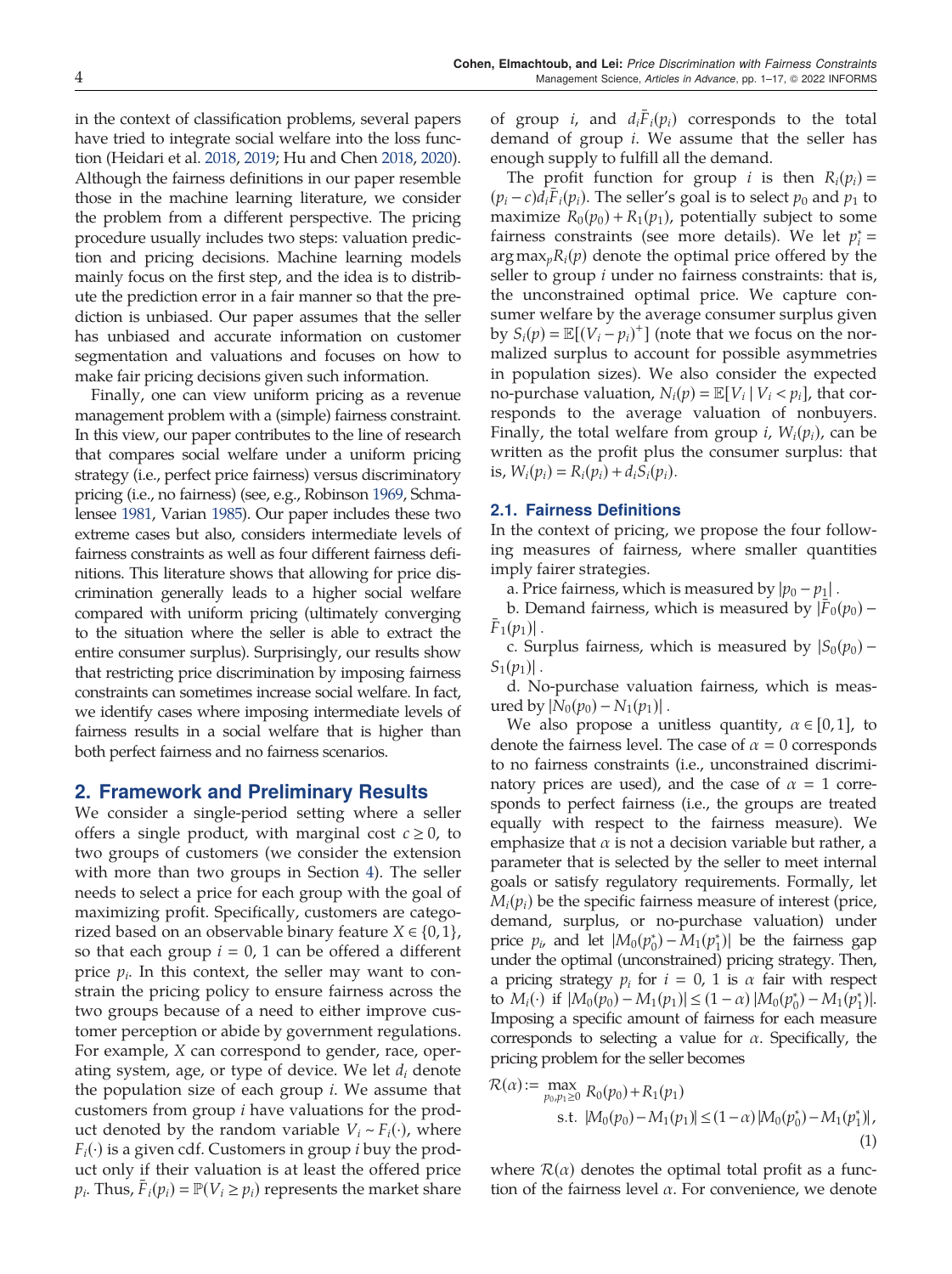$p_0(\alpha)$  and  $p_1(\alpha)$  the optimal prices obtained by solving Problem (1) as a function of the fairness level  $\alpha$ . Thus,  $\mathcal{R}(\alpha) = R_0(p_0(\alpha)) + R_1(p_1(\alpha))$ . We note that  $p_i(\alpha)$  may sometimes be less than  $c$  in order to meet the fairness constraints. We define  $S(\alpha)$  as the total consumer surplus under the optimal prices with the  $\alpha$ -fairness constraint (i.e.,  $S(\alpha) = d_0S_1(p_0(\alpha)) + d_1S_1(p_1(\alpha))$ ). Also, we let  $W(\alpha) = R(\alpha) + S(\alpha)$  be the social welfare as a function of  $\alpha$ .

The fairness definitions are motivated from practical and regulatory considerations. Price fairness is directly motivated by regulations and laws that proscribe price discrimination based on specific attributes, such as the U.S. Civil Rights Act and Equal Credit Opportunity Act. In fact, the U.S. Department of Housing and Urban Development makes it illegal to "impose different terms or conditions on a mortgage loan, such as different interest rates, points, or fees on the basis of race, color, national origin, religion, sex, familial status, or disability."<sup>5</sup> In October 2020, New York state banned gender-based price discrimination after observing that many products and services in brick-and-mortar locations were being sold at different sticker prices for men and women. The idea of imposing a price fairness constraint is mentioned directly by the UK Financial Conduct Authority (Gee 2018) via "relative price caps" that "impose limits on the differences in prices firms can charge to new and longstanding consumer groups" as an option to alleviate unfair pricing in financial services. As we mentioned in Section 1, several studies have found violations of price fairness, even after controlling for all relevant consumer features. In fact, Bartlett et al. (2022) even show that such price discrimination exists when decisions are made by AI algorithms, and we noted that the FTC also explicitly protects against algorithmic bias. All the aforementioned examples are occurring at a fairly large scale by sizeable lenders and retailers, so these practices cannot just be explained by inherent racism or sexism. A fundamental possibility is that the groups of consumers who receive higher prices have a higher valuation on average relative to the other groups. This phenomenon can occur for several reasons. First, it is well recognized that there exist significant gender and racial differences in preferences in terms of products' colors (Madden et al. 2000). Similarly, Byun and Park (2012) show that East Asian Americans are 1.5 times more likely to purchase commercial test preparation services, which indicates that this group tends to have a higher valuation for such services. Second, this phenomenon can occur when a group of people has a higher average search cost or less bargaining intensity (Fang and Munneke 2020), so they are willing to accept higher prices to reduce the searching process (e.g., applying for a new loan). Third, a higher valuation can also occur when a specific group is unable or less likely to know the competitors' prices (Bartlett et al. 2022), which can happen when a group is more likely to be located in a financial desert or is less likely to be eligible for a loan. Fourth, another potential reason for different valuation distributions is the difference in financial literacy across groups (Gillis 2020). We note that many of these factors can potentially be connected to systemic racism and sexism, although this is beyond the scope of our paper.

Demand fairness is well motivated by applications in education and healthcare. For instance, a local college may want to charge tuition in a way such that it ensures a well-represented population of students (i.e., giving an equal opportunity to students coming from all backgrounds and income levels). In the same vein, a healthcare service provider or an insurance company may want to set prices so that every group has an equal chance of affording proper care. It is common for pharmaceutical companies to charge different prices in different countries (depending on the median income). In these types of settings, demand fairness ensures that access to essential products and needs is offered equally among all groups of customers.

Imposing surplus fairness requires the difference in normalized surplus to be small, so that individuals from different groups are similarly satisfied. Consumer surplus is perhaps the most widely used notion in economics and operations management to measure the well-being of customers in the context of retailing (see, e.g., Brynjolfsson et al. 2003, 2019; Cohen et al. 2016). The concept of equal surplus (agents' welfare) is one of the most fundamental principles in economics research (see, e.g., Dworkin 1981, Arneson 1989) and has been extensively studied in resource allocation (Brams and Taylor 1996) and cooperative game theory (Hu et al. 2018). Given the importance of surplus management and the popularity of equal surplus in several economics applications, it is natural to design pricing policies that ensure that the consumer surplus (which can be seen as a proxy for happiness or satisfaction) in each group is relatively similar. Our definition of surplus fairness can be seen in Marcoux (2006), where the author argues that "a unitary price [equal prices] affords unequal degrees of utility enhancement [unequal surplus] to buyers."

Finally, we discuss no-purchase valuation fairness. When defining fairness measures in the context of pricing, it is important to also consider the customers who could not afford the product (because their price exceeds their valuations). Indeed, the nonbuyers are directly affected by discriminatory pricing policies. For example, individuals who need a loan the most may be offered a higher interest rate from banking institutions, which further prevents these individuals from accessing the service. The nonbuyers from one group may feel particularly discriminated against if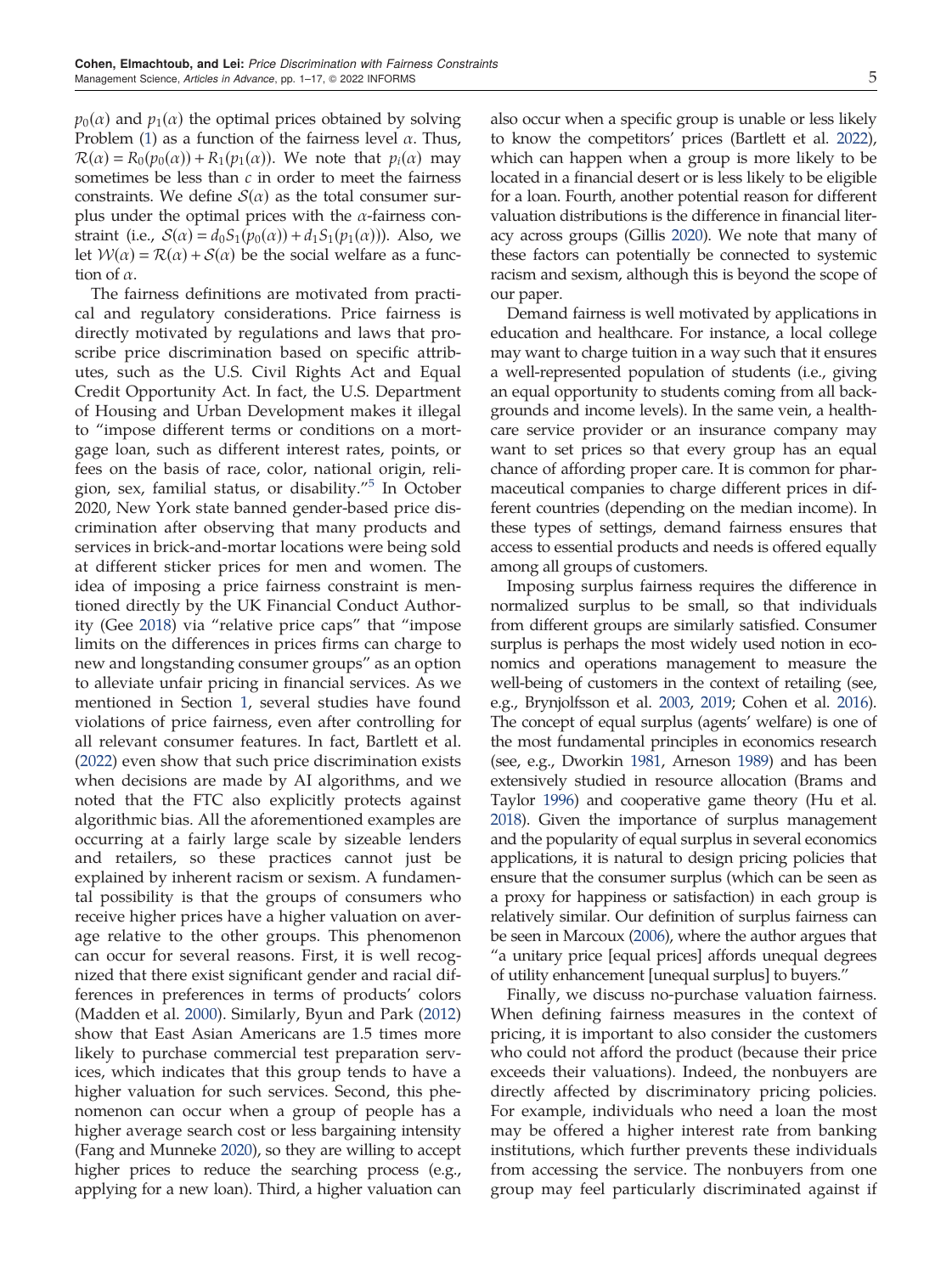their willingness-to-pay is higher than the nonbuyers of the other groups, which may lead to potential complaints or lawsuits. The prices offered to each group control the number of nonbuyers as well as how much the average nonbuyer was willing to pay. The report by the Financial Conduct Authority (FCA 2019) mentions that the significance of the harm caused by unfair pricing is not only measured by *how many* people are harmed but also, by how much the individual level of harm is: "if a small minority of consumers are affected, but we find that these consumers are a particularly vulnerable group of consumers and the level of individual harm is severe, we would likely be more concerned about the fairness of the pricing practice." Because the utility of nonbuyers in each group is zero, it is thus natural to measure the average level of individual harm among a group by looking at their valuation for the product. Although demand fairness accounts for the fraction of people who cannot afford the product, no-purchase valuation fairness measures the average individual level of harm within nonbuyers. No-purchase valuation fairness aims to ensure that one group of nonbuyers was not more dissatisfied than the other by measuring how much the groups were willing to spend. As we show later, no-purchase valuation fairness tends to provide the largest increase in social welfare (see Section 3.4 for a detailed discussion).

We note that our fairness definitions can be also connected to Rawls' principles of justice (Rawls 1999). In particular, demand fairness can be thought of as a reflection of the equal opportunity principle, whereas price, surplus, and no-purchase valuation fairness can be seen as a reflection of the difference principle (in which any economic inequalities should benefit the least advantaged individuals).

In this paper, we characterize the pricing strategy of a profit-maximizing seller that needs to comply with such fairness constraints. We also discuss the resulting impact on consumer surplus and social welfare. Note that one can come up with alternative fairness definitions beyond the ones we proposed. However, as we show in Section 2.2, our four definitions do not have redundancies in the sense that it is impossible to satisfy all of them perfectly at once. In fact, satisfying any pair of fairness measures perfectly is often not possible.

## 2.2. Impossibility Results

In an ideal world, regulators would impose perfect fairness (i.e.,  $\alpha = 1$ ) along all four definitions, so that customers across both groups will experience the same price, demand, surplus, and no-purchase valuation. The following theorem states that imposing 1-fairness across all four definitions simultaneously requires the necessary (and insufficient) condition that both groups have the same mean valuation. Such an

assumption is very restrictive in practice, as different groups often have a different mean valuation. Impossibility results have been shown in the context of fairness for machine learning algorithms (Chouldechova 2017, Kleinberg et al. 2017) but under a setting related to misclassification errors rather than prescriptive pricing.

**Theorem 1** (Impossibility of Perfect Fairness). If  $\mathbb{E}[V_0] \neq$  $\mathbb{E}[V_1]$ , then it is impossible to achieve 1-fairness in price, demand, surplus, and no-purchase valuation all simultaneously.

**Proof.** Suppose for the sake of contradiction that there exists a pricing strategy that is 1-fair in price, demand, surplus, and no-purchase valuation. 1-fairness in price implies that there exists a price *p* such that  $p_0 = p_1 = p$ . 1-fairness in demand implies that  $\mathbb{P}(V_0 \ge p) = \mathbb{P}(V_1 \ge p)$ . Satisfying 1-fairness in surplus and no-purchase valuation implies that  $\mathbb{E}[(V_0 - p)^+] = \mathbb{E}[(V_1 - p)^+]$ and  $\mathbb{E}[V_0 | V_0 < p] = \mathbb{E}[V_1 | V_1 < p]$ . By the law of total expectation (combined with adding and subtracting *p* to one of the conditional expectations),  $\mathbb{E}[V_i] = \mathbb{E}[V_i]$  $[V_i < p] \mathbb{P}(V_i < p) + \mathbb{E}[(V_i - p)^+] + p \mathbb{P}(V_i \ge p)$ , and thus,  $\mathbb{E}[V_0] = \mathbb{E}[V_1]$ , which contradicts our assumption.  $\Box$ 

In fact, under common demand models such as linear and exponential, even achieving 1-fairness in two metrics simultaneously is difficult. Specifically, we show that for exponential demand, any pair of 1-fairness constraints cannot coexist unless the price is trivially set to zero. For linear demand, only 1-fairness in price and no-purchase valuation can be achieved simultaneously.

**Proposition 1** (Impossibility for Linear and Exponential Demand). Assume that the demand is as follows.

a. Exponential: that is,  $V_i \sim Exp(\lambda_i)$  with  $\lambda_0 \neq \lambda_1$ . Then, any pair of 1-fairness in price, demand, surplus, and no-purchase valuation cannot coexist under positive prices.

b. Linear: that is,  $V_i \sim U(0, b_i)$  with  $b_0 \neq b_1$ . Then, only 1-fairness in price and no-purchase valuation may coexist, and any other pair of 1-fairness in price, demand, surplus, and no-purchase valuation cannot coexist under positive prices and positive demand.

Note that even when the mean valuations are equal (i.e.,  $\mathbb{E}[V_0] = \mathbb{E}[V_1]$ ), it is also readily possible that satisfying all the 1-fairness constraints simultaneously is impossible unless the prices are trivially set to zero. We illustrate such a case in the following example. Specifically, in Example 1, we provide an example where  $\mathbb{E}[V_0] = \mathbb{E}[V_1]$ , and only 1-fairness in price and demand can be satisfied simultaneously with positive prices (any other pair of fairness constraints cannot coexist).

**Example 1** (Impossibility When Mean Valuations Are Equal). Suppose that  $V_0 \sim U(0, 2)$  and  $V_1 \sim Exp(1)$ .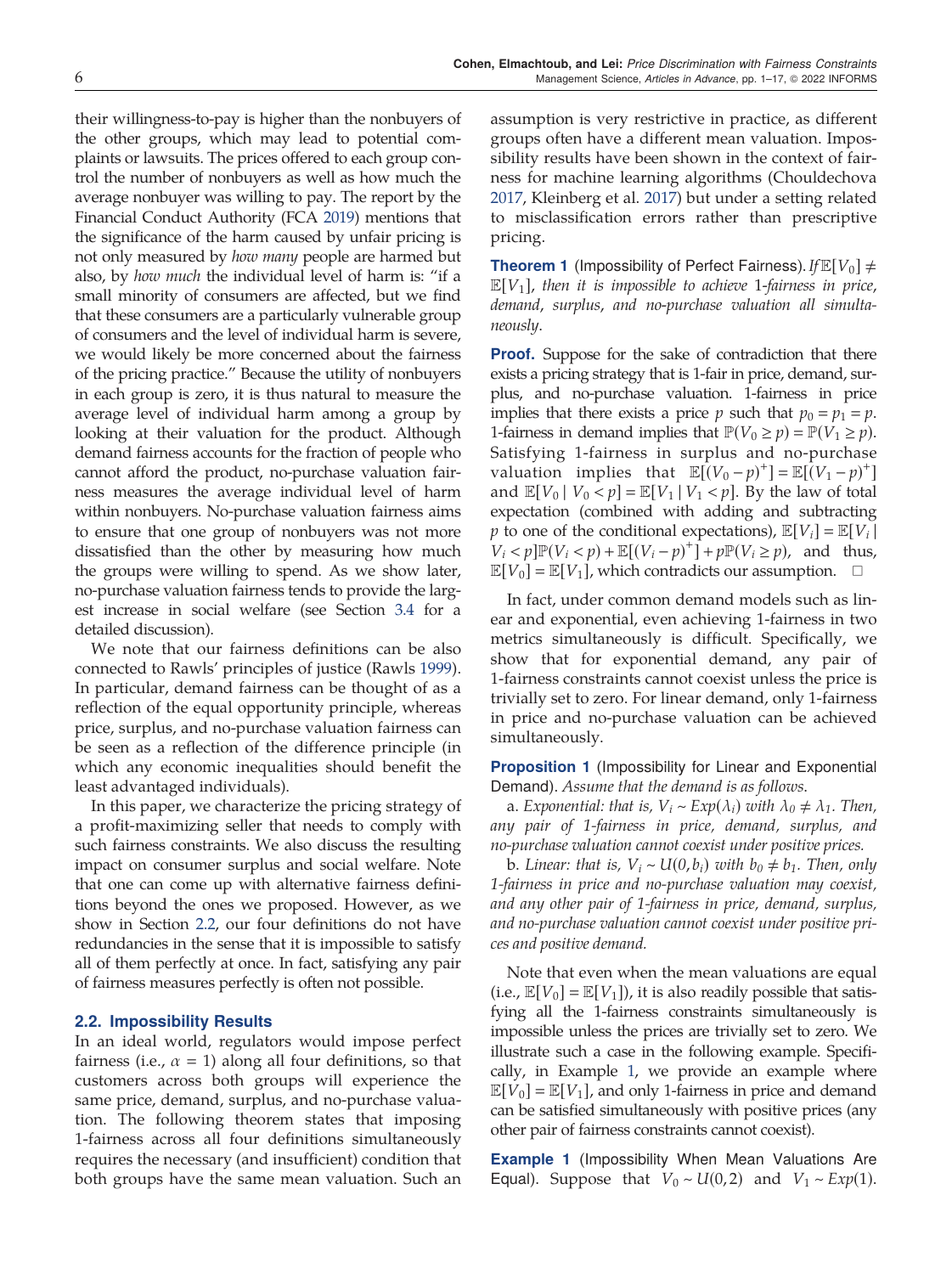We find that 1-fairness in price and demand can be simultaneously satisfied when  $p = 1.594$ . However, for any price  $p > 0$ , we have  $S_0(p) < S_1(p)$  and  $N_0(p) >$  $N_1(p)$ , so that 1-fairness in price cannot coexist with either 1-fairness in surplus or in no-purchase valuation. Suppose that we have 1-fairness in demand, and let  $q$  ∈ (0, 1) be the market share for each group. (Note that  $q > 0$  because group 1 follows an exponential demand and that  $q < 1$  because  $p > 0$ .) We then have  $p_0 = 2 - 2q$  and  $p_1 = -\log q$ . Therefore, we obtain  $S_0(p_0) = q^2$  and  $S_1(p_1) = q$ , and thus,  $S_0(p_0) < S_1(p_1)$  for any *q* ∈ (0, 1). Similarly,  $N_0(p_0) = 1 - q$  and  $N_1(p_1) =$  $1 + \frac{q \log q}{1 - q}$ , so that  $N_0(p_0) > N_1(p_1)$  for any  $q \in (0, 1)$ . As a result, 1-fairness in demand cannot coexist with either 1-fairness in surplus or in no-purchase valuation. Finally, under 1-fairness in surplus, we have  $S_0(p_0) = (2 - p_0)^2/4 = e^{-p_1} = S_1(p_1)$ , implying that  $p_0 =$  $2 - 2e^{-p_1/2}$ . Consequently,  $N_0(p_0) = 1 - e^{p_1/2}$  and  $N_1(p_1) =$  $1 - \frac{p_1 e^{-p_1}}{1 - e^{-p_1}}$ . One can show that  $N_0(p_0) < N_1(p_1)$  for any  $p_1 > 0$ , and thus, 1-fairness in no-purchase valuation is not possible. Hence, only 1-fairness in price and demand can be satisfied simultaneously with positive prices in this example.

In general, the discussion conveys that seeking fairness in multiple dimensions may not be feasible in most cases. Theorem 1 shows that achieving perfect fairness across all four definitions is impossible if the mean valuation of each group is different. Proposition 1 shows that satisfying two fairness definitions simultaneously is not possible even under simple demand models, and Example 1 shows that the same idea can be true (except for one combination) when the mean valuations are the same. These results prompt us to focus on the case where a company or a regulator considers the impact of imposing a single fairness constraint up to a certain level of  $\alpha$ , which is easier to achieve. Specifically, we study the impact of fairness on the seller's profit, consumer surplus, and social welfare.

## 2.3. Imposing a Little Fairness

In this section, we consider imposing a small amount of fairness and examine whether it increases social welfare. Although it is clear that imposing fairness will decrease the seller's profit, we are interested in the impact on social welfare. One may naturally conjecture that one of the motivations behind imposing fairness in pricing is to increase social welfare.

Recall from Problem (1) that  $\mathcal{R}(\alpha)$  is the total seller's profit under an  $\alpha$ -fairness constraint (where the measure is clear from the context). Recall also that  $S(\alpha)$  is the total consumer surplus under the optimal prices with the  $\alpha$ -fairness constraint (i.e.,  $\mathcal{S}(\alpha) = d_0S_1(p_0(\alpha))$  +  $d_1S_1(p_1(\alpha))$ , and  $W(\alpha) = \mathcal{R}(\alpha) + \mathcal{S}(\alpha)$  is the social welfare as a function of  $\alpha$ .<sup>6</sup> Theorem 2 shows that the

impact of imposing a small amount of fairness on social welfare crucially depends on the fairness definition. Mathematically, we are interested in cases where the (right) derivative of the social welfare at  $\alpha = 0$ ,  $W(0)$ , is positive.<sup>7</sup> To gain analytical tractability, we consider two common demand models: linear and exponential.

**Theorem 2** (Impact of Imposing a Little Fairness on Social Welfare). Assume that the demand is either (i) linear (i.e.,  $V_i \sim U(0, b_i)$  with  $b_0 \neq b_1$ ) or (ii) exponential (i.e.,  $V_i \sim Exp(\lambda_i)$  with  $\lambda_0 \neq \lambda_1$ ). Then,  $\mathcal{W}'(0) > 0$  under price or no-purchase valuation fairness, whereas W (0) < 0 under demand or surplus fairness.

Theorem 2, proved in Online Appendix A, conveys that for linear or exponential demand, imposing a small amount of fairness in price or no-purchase valuation improves social welfare, whereas imposing a small amount of fairness in demand or surplus decreases social welfare. In fact, one can identify a general necessary condition under which  $W'(0) > 0$ for any demand function that leads to continuous and differentiable  $R_i(\cdot)$ ,  $S_i(\cdot)$ , and  $W_i(\cdot)$  at  $p_i^*$  (the exact condition does not provide any further insight and is thus omitted for conciseness; see Lemma A.1 in Online Appendix A for more details). Our result suggests that if a seller is keen on using price discrimination tactics, then it is possible that imposing a small amount of fairness  $(a > 0)$  can increase social welfare compared with no fairness ( $\alpha = 0$ ). This is a surprising complement to classic economics, which suggests that a seller relaxing the strategy from uniform pricing (one group) to discriminatory pricing (two groups with  $\alpha = 0$ ) will increase social welfare.

To derive additional insights, we next focus on the case of uniform valuations (i.e., linear demand). We then test the robustness of our findings for three alternative demand models in Section 5.

# 3. Analysis for Linear Demand

In this section, we present a comprehensive analysis for the linear demand model. Specifically, we assume that  $\bar{F}_i(p) = \max\{0, 1 - \frac{1}{b_i}p\}$  or equivalently,  $V_i \sim U(0, b_i)$ . Without loss of generality, we impose  $c < b_0 < b_1$ . The linear demand model is commonly used in various settings. Not only does linearity make our analysis tractable, it can also be viewed as a near-optimal approximation to more complex demand models (see, e.g., Besbes and Zeevi 2015, Cohen et al. 2021). We consider the case with two groups and study the impact of imposing each type of fairness. We then consider the case with N groups in Section 4.1 and incorporating an unprotected feature in Section 4.2. We consider nonlinear demand in Section 5.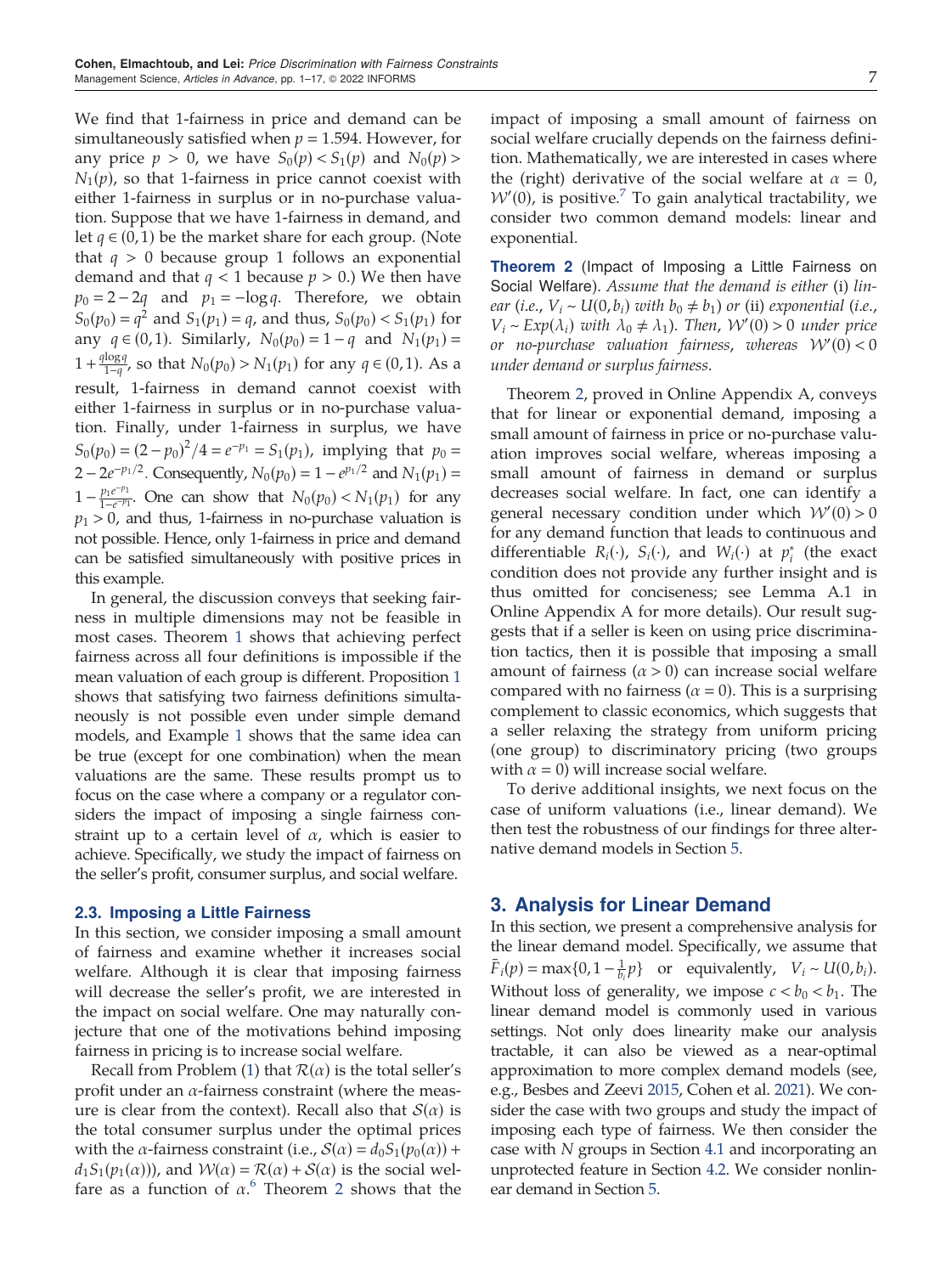Under linear demand, the market share, profit, and (normalized) consumer surplus for each group  $i = 0, 1$  are given by  $\bar{F}_i(p_i) = \max\{0, 1 - \frac{1}{b_i}p\}, R_i(p_i) = d_i(p_i - c)\bar{F}_i(p_i), S_i(p_i) =$  $\frac{(b_i-p_i)\bar{F}_i(p_i)}{2}$ , and  $N_i(p_i) = \frac{\min\{b_i, p_i\}}{2}$ , respectively. It is well known that the optimal unconstrained price for each group is given by  $p_i^* = (b_i + c)/2$ . At  $p_i^*$ , the demand, consumer surplus, and no-purchase valuation for group *i* reduce to  $\bar{F}_i(p_i^*) = (b_i - c)/2b_i$ ,  $S_i(p_i^*) = (b_i - c)^2/8b_i$ , and  $N_i(p_i^*) = (b_i + c)/4$ , respectively. Because  $b_0 < b_1$ , all of price, demand, surplus, and no-purchase valuations are lower for group 0 than for group 1. We naturally restrict the prices to be larger than zero, but they may be below the cost  $c$  (this captures the situation when it is optimal for the seller to earn a negative profit for one group in order to extract a high positive profit from the other group while enforcing fairness constraints). We next discuss the optimal pricing strategy and the potential impact of imposing each type of fairness constraint for a given  $\alpha$ .

The price optimization problem with fairness constraints is not a straightforward extension of the nominal setting (i.e., without fairness constraints). Under linear demand, the profit function for each group is concave for  $p \in [0, b_i]$ . In our analysis, when imposing fairness constraints, we will show that one of the prices may reach the boundary 0 or  $b_i$ , thus potentially making Problem (1) nonconvex. In the left panels of Figure 1, we show an example of the price dynamics,  $p_i(\alpha)$ , under each of the four fairness constraints. Interestingly, the four fairness constraints lead to totally different pricing strategies. Further, for three of the four constraints (price, surplus, and no-purchase valuation), there are nonlinear price changes. Given that the price strategies vary across different fairness constraints, the impact on profit, consumer surplus, and social welfare is also different (see the right panels of Figure 1). We next provide closed-form expressions for the optimal prices as a function of  $\alpha$  under each fairness measure, which allow us to assess the impact on the seller's profit, consumer surplus, and social welfare. All the proofs can be found in Online Appendix B.

#### 3.1. Price Fairness

In this section, we consider imposing price fairness. As  $\alpha$  starts to increase,  $p_0(\alpha)$  increases, whereas  $p_1(\alpha)$ decreases. Consequently, group 0 (group 1) is earning a lower (higher) surplus. Then, when  $\alpha$  becomes large enough, it is possible that  $p_0$  is set to be higher than  $b_0$ . This implies that it is optimal for the seller to "give up" group 0 (i.e., the demand from group 0 is zero). At this point, it is equivalent to simply set  $p_0 = p_1 = p_1^*$ . We formally characterize the resulting impact of imposing price fairness in Proposition 2.

**Proposition 2.** Let  $\tilde{\alpha}_p = \min\left(\sqrt{\frac{d_0b_1 + d_1b_0}{d_1b_0}} \frac{b_0 - c}{b_1 - b_0}, 1\right)$ . If  $0 \le$  $\alpha \leq \tilde{\alpha}_p$ , then both the consumer surplus and the social

welfare increase with  $\alpha$ . If  $\tilde{\alpha}_p < \alpha \leq 1$ , then  $p_0(\alpha) =$  $p_1(\alpha) = p_1^*$ . In addition, the profit, consumer surplus, and social welfare are lower relative to the case without price fairness (i.e.,  $\alpha = 0$ ).

The impact of imposing price fairness admits two separate cases.

a. When  $\alpha \leq \tilde{\alpha}_p$ , the change in consumer surplus is a quadratic function that is increasing with  $\alpha$ . The change in welfare is a quadratic function that is concavely increasing for any  $\alpha \leq \tilde{\alpha}_v$ . Thus, for any  $\alpha \leq \tilde{\alpha}_v$  (i.e., before giving up group 0), imposing additional price fairness increases social welfare. Interestingly, both the gain in social welfare and the loss in profit are concave in  $\alpha$ . This implies that the marginal effect of imposing additional price fairness on social welfare (profit) decreases (increases) with  $\alpha$ . Consequently, imposing a small amount of price fairness yields the highest marginal benefit on social welfare coupled with the lowest profit loss. This insight can help persuade regulators that incorporating a small amount of price fairness is worthwhile.

b. When  $\alpha > \tilde{\alpha}_p$ , it becomes optimal for the seller to give up group 0 and set both prices at  $p_1^* > b_0$ . This is assuming that  $\tilde{\alpha}_p < 1$  given that if  $\tilde{\alpha}_p \geq 1$ , the second case does not exist. Consequently, the profit and surplus from group 0 are lost, so that it leads to a lose-lose outcome (i.e., lower seller's profit and lower consumer surplus). In this case, the social welfare drops below  $W(0)$  for any  $\alpha > \tilde{\alpha}_p$ .

In the top right of Figure 1, we consider a concrete example and show how the profit, consumer surplus, and social welfare vary as a function of  $\alpha$  under price fairness. An interesting implication of Proposition 2 is the fact that the social welfare reaches its maximum right before giving up group 0: that is, when  $\alpha = \tilde{\alpha}_p$  (in the example of Figure 1,  $\tilde{\alpha}_p = 0.22$ ). The seller's decision to give up group 0 crucially depends on the value of  $\sqrt{\frac{d_0b_1+d_1b_0}{d_1b_0}}\frac{b_0-c}{b_1-b_0}$ . If it is less than on, then any  $\alpha > \tilde{\alpha}_p$  leads to a lose-lose outcome. The square root term,  $\sqrt{\frac{d_0b_1+d_1b_0}{d_1b_0}}$ , depends on the relationship between  $d_0b_1$  and  $d_1b_0$  or equivalently,  $d_1/d_0$  and  $b_1/b_0$ . For example, when  $d_1/d_0 = b_1/b_0$ , then  $\sqrt{\frac{d_0b_1+d_1b_0}{d_1b_0}} = \sqrt{2}$ . On the other hand, when  $d_1/d_0 = 100b_1/b_0$ , then  $\sqrt{\frac{d_0b_1+d_1b_0}{d_1b_0}} = \sqrt{1.01}$ . The higher  $d_1/d_0$  is (for a fixed  $b_0/b_1$ ), the more likely the seller will give up group 0 when imposing fairness (i.e., it will occur for a smaller value of  $\alpha$ ). This is consistent with the intuition that when the high-valuation group (group 1) dominates the market, the seller is more likely to give up the low-valuation group (group 0). Similarly, the term  $(b_0 - c)/(b_1 - b_0)$  conveys that the higher the difference between both groups' valuations is, the more likely the seller is to give up group 0 when imposing fairness, which is also intuitive.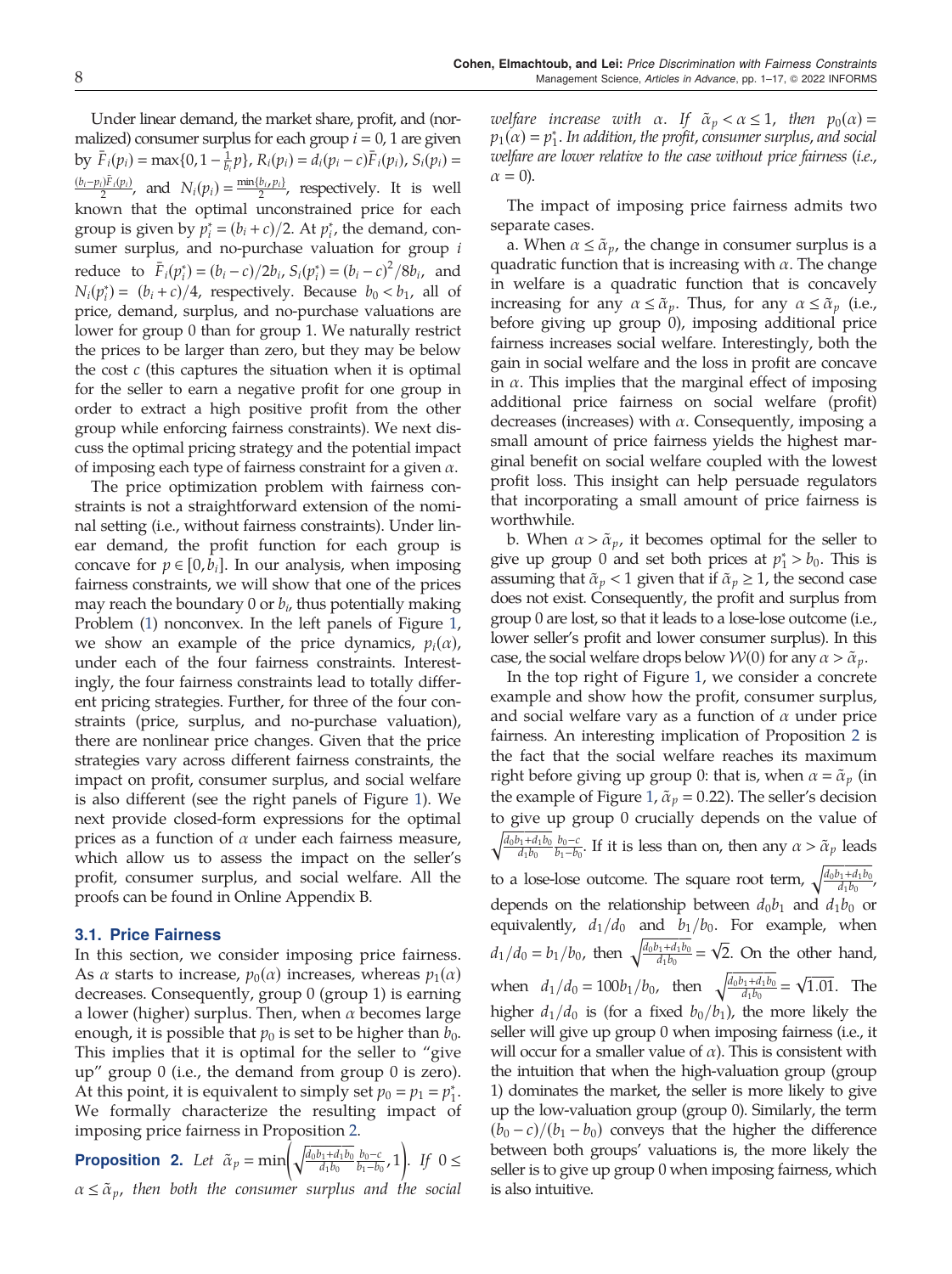To summarize, imposing price fairness increases social welfare as long as  $\alpha$  remains below  $\tilde{\alpha}_p$ . When the differences in population size and in valuation are significant, setting  $\alpha$  to a large value may lead to a lose-lose outcome. Furthermore, the value of  $\alpha$ needs to be carefully selected given that the maximum and minimum values of  $W(\alpha)$  are right beside each other.

Figure 1. Impact of Fairness Under Linear Demand



Note. Parameters:  $d_0 = 0.35$ ,  $d_1 = 0.65$ ,  $b_0 = 1$ ,  $b_1 = 4.5$ ,  $c = 0.6$ .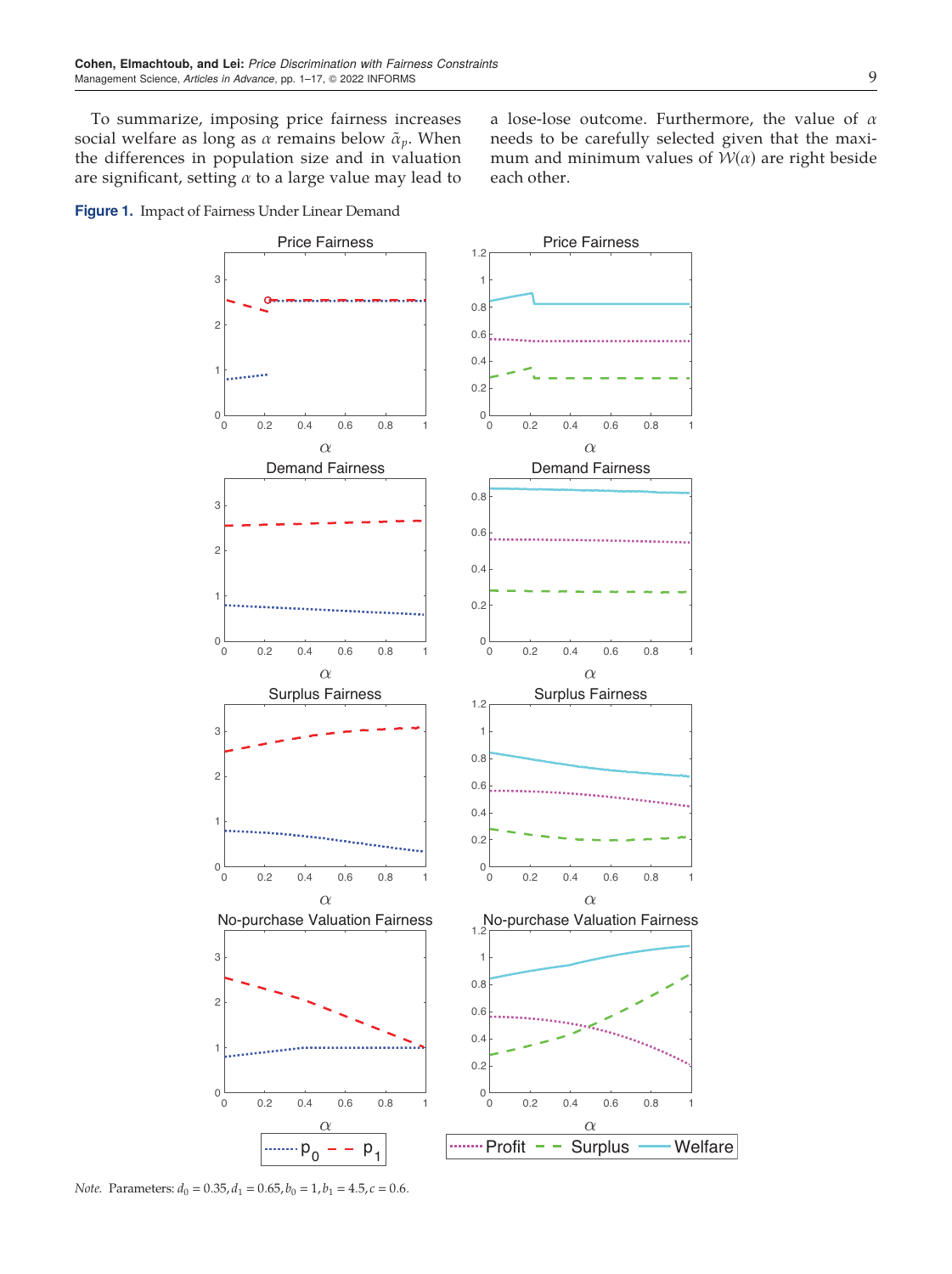# 3.2. Demand Fairness

We next consider the case of demand fairness. Recall that  $\bar{F}_i(p_i^*) = (b_i - c)/2b_i$ , so that group 0 has lower demand. Thus, as  $\alpha$  increases,  $p_0(\alpha)$  decreases to raise demand from group 0, whereas  $p_1(\alpha)$  increases to reduce demand from group 1. We characterize the impact of imposing demand fairness in Proposition 3.

**Proposition 3.** For demand fairness, the profit, consumer surplus, and social welfare all decrease with α.

For demand fairness, the change in surplus is always negative and reaches its minimum at  $\alpha = 1$ . Hence, the change in surplus is monotonically decreasing for  $\alpha \in [0,1]$ . Consequently, the change in social welfare is also monotonically decreasing, so that any degree of demand fairness reduces social welfare and leads to a lose-lose outcome.

# 3.3. Surplus Fairness

Recall that the surplus of group *i* is  $S_i(p_i) = \frac{(b_i - p_i)(1 - p_i/b_i)}{2}$ and that  $S_0(p_0^*) < S_1(p_1^*)$ . Thus, as  $\alpha$  starts to increase,  $p_0(\alpha)$  decreases to raise the surplus from group 0, and  $p_1(\alpha)$  increases to reduce the surplus from group 1. The closed-form expressions for surplus fairness are complicated because of the nonlinearity of the surplus function. However, as we show in Proposition 4, the social welfare is always below  $W(0)$  for any  $\alpha > 0$ .

**Proposition 4.** For surplus fairness,  $W(\alpha) < W(0)$  for any  $\alpha \in (0,1].$ 

Hence, regardless of the value of  $\alpha$ , imposing surplus fairness always leads to lower social welfare relative to no fairness constraint.

#### 3.4. No-Purchase Valuation Fairness

For no-purchase valuation fairness under linear demand, we have  $N_i(p_i) = p_i/2$ . Therefore, for small values of  $\alpha$ , we obtain the same pattern as for price fairness. However, when  $\alpha$  becomes large, the price dynamics under no-purchase valuation fairness follow a different pattern. We formalize the impact of no-purchase valuation fairness in Proposition 5.

Proposition 5. For no-purchase valuation fairness, both the consumer surplus and the social welfare increase with α.

For no-purchase valuation fairness, the social welfare always increases with  $\alpha$ . When  $\alpha$  is small, the dynamics are the same as for price fairness. As in price fairness, both the gain in social welfare and the loss in profit are concave in  $\alpha$ , so that imposing a small amount of fairness yields the highest marginal benefit on social welfare coupled with the lowest profit loss. When  $\alpha$  is large, however, instead of setting  $p_1 = p_0 =$  $p_1^* > b_0$  (so that the demand from group 0 is zero), the seller has to lower  $p_1$  to reduce the gap in the no-purchase valuation between both groups. Indeed, for

any  $p_0 \ge b_0$ , the expected no-purchase valuation of group 0 is equal to  $b_0/2$  and cannot be raised by increasing  $p_0$ . Thus, the only way to reduce the difference in no-purchase valuations is to decrease  $p_1$ , and hence, the social welfare continues to increase (because the social welfare is monotonically decreasing with price). As a result, imposing additional no-purchase valuation fairness always increases social welfare, even though group 0 may be given up (when  $p_0$  is set at  $b_0$ ). Interestingly, for a large value of  $\alpha$ , the only fairness definition that yields a social welfare that is greater than  $W(0)$  is the no-purchase valuation fairness. As a result, no-purchase valuation fairness weakly dominates the other three fairness metrics in terms of social welfare.

#### 3.5. Summary and Discussion

We next summarize the results derived so far.

a. Under price fairness, the social welfare increases with  $\alpha$  and reaches its maximum at  $\alpha = \tilde{\alpha}_p$ . It then drops below  $W(0)$  for any  $\alpha > \tilde{\alpha}_p$ .

b. Under demand fairness, the social welfare decreases with  $\alpha$ —leading to a lose-lose outcome.

c. Under surplus fairness, the social welfare is always below  $W(0)$ —leading to a worse outcome relative to imposing no fairness.

d. Under no-purchase valuation fairness, the social welfare always increases with  $\alpha$ , but it is possible that the demand of group 0 vanishes.

# 4. Extensions

In this section, we consider two extensions of our model and show the robustness of our findings from Section 3. In Section 4.1, we consider the case with  $n > 2$  groups. In Section 4.2, we study the case where there is an additional feature Y that does not need to be protected.

## 4.1. Multiple Groups of Customers

We now assume that  $X$  is not binary and can take on  $N$ values. We index the groups by  $0, \ldots, N-1$  and assume that group *i* has population  $d_i$  and parameter  $b_i$ . Without loss of generality, we assume that  $b_0 \leq \ldots \leq b_{N-1}$ . The profit maximization Problem (1), with linear demand, can be generalized as follows:

$$
\mathcal{R}(\alpha) := \max_{p_i \ge 0} \sum_{i=0}^{N-1} d_i(p_i - c) \max\left\{0, 1 - \frac{p_i}{b_i}\right\}
$$
  
s.t.  $|M_i(p_i) - M_j(p_j)| \le (1 - \alpha)$   

$$
\max_{i,j \in \{0, \dots, N-1\}} |M_i(p_i^*) - M_j(p_j^*)|,
$$
  
 $\forall i, j \in \{0, \dots, N-1\},$  (2)

where  $M_i$  is the fairness metric under consideration. Although Problem (2) is easy to solve numerically (as we will show in Lemma 2), its closed-form solution and the impact on social welfare are difficult to characterize. In particular, there are potentially many phase changes in the optimal solution as  $\alpha$  varies. However, by leveraging the structural properties of the linear demand, we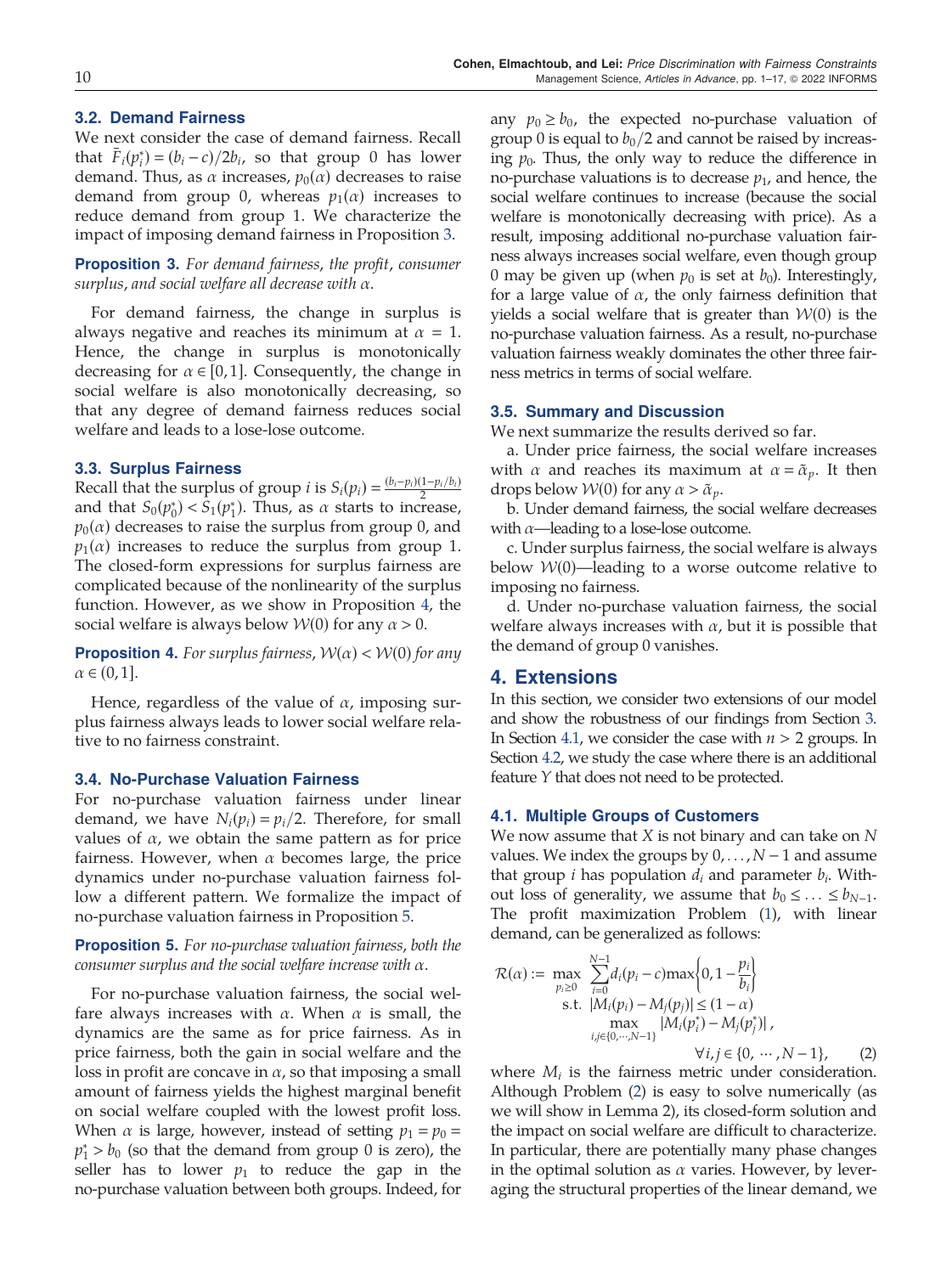can still derive managerial insights that turn out to be similar to the two-group case studied in Section 3.

We start by investigating the cases of demand, surplus, and no-purchase valuation fairness. Recall that for the setting with two groups, Propositions 3–5 show that imposing fairness is either detrimental (for demand or surplus fairness) or always beneficial (for no-purchase valuation fairness) in terms of social welfare. We next extend these results to the multigroup case, as stated in Proposition 6.

**Proposition 6.** Consider any  $\alpha \in (0,1]$ . Then, the following results hold.

a. For demand fairness,  $W(\alpha)$  decreases monotonically with α.

b. For surplus fairness,  $W(\alpha) < W(0)$ .

c. For no-purchase valuation fairness,  $W(\alpha)$  increases monotonically with α.

The proof for each part of Proposition 6 relies on different arguments and machinery (see Online Appendix C). For demand and no-purchase valuation fairness, we first show that the prices  $p_i(\alpha)$  are monotonic. We then show that the problem can be reduced to an instance with two groups. For surplus fairness, we also find a reduction to an instance of the problem with two groups, but in this case, the social welfare of the two-group instance does not match the social welfare of the N-group problem. Instead, we leverage convexity properties of several relevant functions to arrive at our desired result. Ultimately, Proposition 6 shows that our findings from Section 3 continue to hold for settings with any finite number of customer groups.

We next consider the case of price fairness. Recall that for the setting with two groups, Proposition 2 shows that for small values of  $\alpha$ , the social welfare increases with  $\alpha$ . However, when  $\alpha$  becomes large, it may be optimal for the seller to give up a low-value group. In a setting with more than two groups, the impact of  $\alpha$  on prices is more intricate relative to the setting with two groups. In Figure 2, we present an example with three groups. As  $\alpha$  increases, the price changes (left panel) admit four linear pieces, and the social welfare function (right panel) includes two drops. Nevertheless, we can still partially characterize the impact on social welfare, as stated in Proposition 7 (the proof can be found in Online Appendix C).

#### **Proposition 7.** For price fairness, we have the following.

a.  $W'(0) > 0$ : that is, imposing a small amount of price fairness increases social welfare.

b. Suppose that all the groups have positive demand for all  $\alpha \in [0,1]$  (i.e.,  $F_i(p_i(\alpha)) > 0$ ); then,  $\mathcal{W}(\alpha)$  increases monotonically with α.

c. If there exists an  $\alpha'$  such that at least one group has zero demand, then W(α ) may be either higher or lower than  $W(0)$ .

When  $\alpha$  is small enough, Proposition 7(a) suggests that a little price fairness still increases social welfare for any finite number of groups. As illustrated in Figure 2, when  $\alpha$  is relatively large, some groups may be excluded by being offered high prices, thus leading to potentially complicated patterns. Nevertheless, when group exclusion does not happen, Proposition 7(b) conveys that the social welfare increases monotonically with  $\alpha$ . On the other hand, when group exclusion does happen, the social welfare could either be higher or be lower than the unconstrained social welfare per Proposition 7(c), which is different from the two-group setting where group exclusion always leads to a lower welfare.

To summarize, for demand, surplus, or no-purchase valuation fairness, we find that our insights from the two-group setting generalize for multiple groups. For price fairness, even though the prices follow a more



Figure 2. Prices (Left Panel) and Profit, Surplus, and Welfare (Right Panel) Under Price Fairness

Note. Parameters:  $d_1 = 0.1$ ,  $d_2 = 0.2$ ,  $d_3 = 0.7$ ,  $b_0 = 1$ ,  $b_1 = 1.3$ ,  $b_2 = 4$ ,  $c = 0.2$ .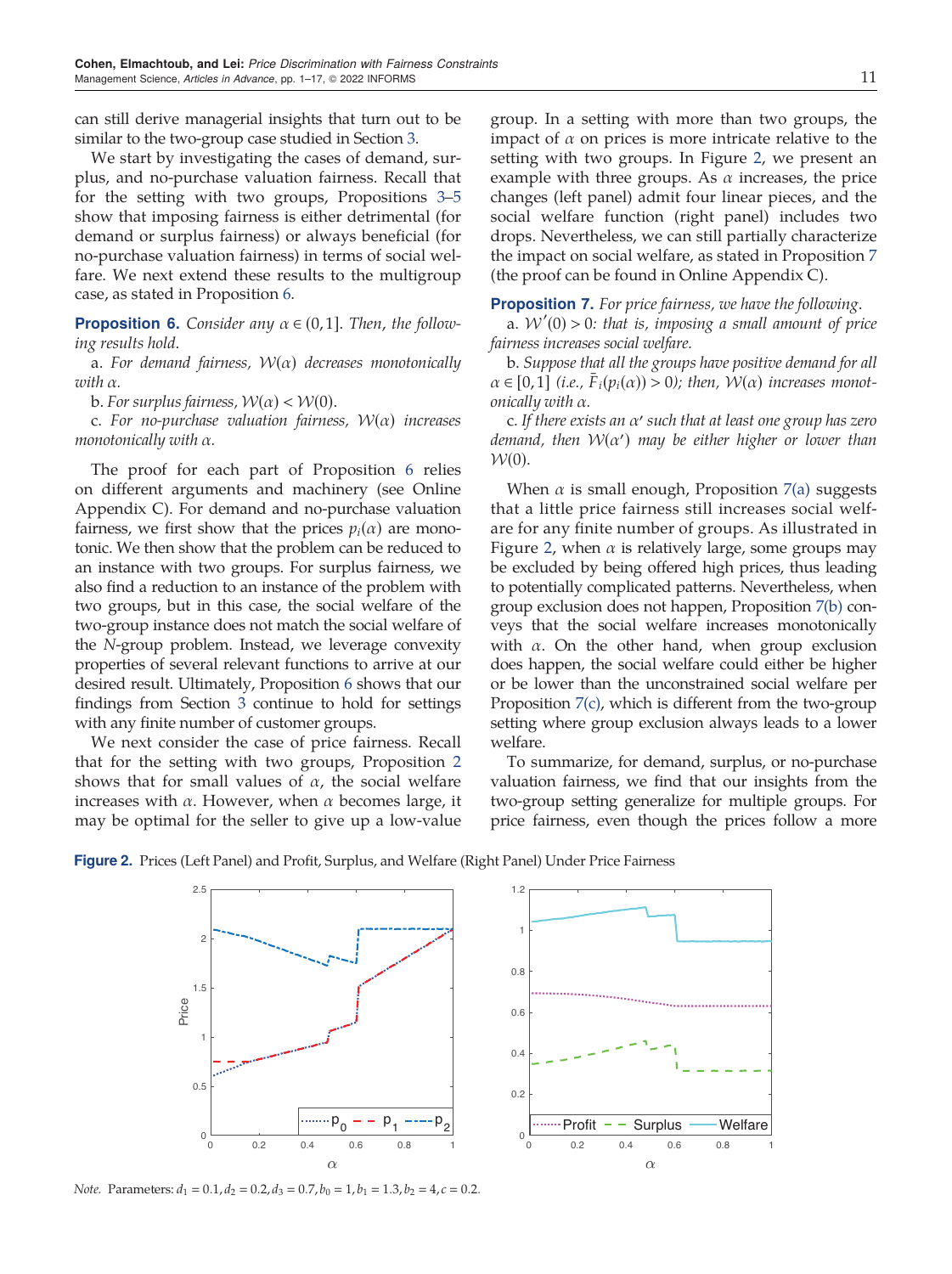complex pattern, we still find that a little price fairness is always beneficial in terms of social welfare.

#### 4.2. Adding an Unprotected Feature

In practice, it is possible that a subset of the features is unprotected, so that the seller is allowed to discriminate freely based on such features (e.g., loyalty status, purchase history, country). For simplicity, we consider the case of two observable features: a binary (protected) feature  $X = \{0, 1\}$  on which we would like to impose fairness and a binary unprotected feature  $Y = \{0, 1\}$ . This gives rise to four groups of customers. We use the subscript  $xy$  to denote a specific group; for example,  $d_{00}$  is the population of group  $(X = 0, Y = 0)$ , and  $p_{10}$  is the price offered to group (X = 1, Y = 0).

When adding an unprotected feature, our fairness definitions from Section 2 need to be revisited. We propose two refined versions for each fairness definition: conditional fairness and weighted average fairness. For example, consider the price fairness definition. The conditional  $\alpha$ -fairness is defined such that for any value of  $Y$ , the price difference between the group with  $X = 0$  and the group with  $X = 1$  is small:

$$
|p_{0y} - p_{1y}| \le (1 - \alpha) |p_{0y}^* - p_{1y}^*|, \ \forall y = 0, 1.
$$

The weighted average  $\alpha$ -fairness is defined such that the weighted average prices (with respect to population sizes) for  $X = 0$  and  $X = 1$  are close together: that is,

$$
|\bar{p}_0 - \bar{p}_1| \le (1 - \alpha) |\bar{p}_0^* - \bar{p}_1^*|,
$$

where  $\bar{p}_i = \frac{d_{i0}p_{i0} + d_{i1}p_{i1}}{d_{i0} + d_{i1}}$  for  $i = 0, 1$ . The same refinements extend to the other fairness definitions.

For conditional fairness, the problem separates in two parallel subproblems for each value of Y. Each subproblem has two groups, so that the results from Sections 3.1–3.4 naturally apply. On the other hand, the weighted average fairness cannot be solved using the same approach. Specifically, the pricing problem faced by the seller becomes

$$
\mathcal{R}(\alpha) := \max_{\substack{p_{00}, p_{01}, p_{10}, p_{11} \\ \text{s.t.} \quad |\bar{M}_0 - \bar{M}_1| \le (1 - \alpha) |\bar{M}^{0*} - \bar{M}_1^*|, \tag{3}}
$$

where  $\mathcal{R}(\alpha)$  denotes the total optimal profit as a function of  $\alpha$ ,  $\bar{M}_i = \frac{d_{i0}M_{i0}(p_{i0}) + d_{i1}M_{i1}(p_{i1})}{d_{i0} + d_{i1}}$  is the weighted average measure of group *i* with respect to *Y*, and  $\overline{M}_{i}^{*}$  is the weighted average measure of group  $i$  under the optimal prices when the problem is unconstrained (i.e., no fairness constraints). For convenience, we denote  $p_{xy}(\alpha)$  the optimal prices to Problem (3) as a function of  $\alpha$ . Note that  $R(\alpha) = R_{00}(p_{00}(\alpha)) + R_{01}(p_{01}(\alpha)) + R_{10}(p_{10}(\alpha)) + R_{11}(p_{11}(\alpha)).$ For simplicity of exposition, we focus on the situation where all the groups have positive prices and demand (i.e.,  $p_{xy}(\alpha) \in (0, b_{xy})$ ). Proposition 8 shows that our insights

from Sections 3.1–3.4 still hold under weighted average fairness (the proof is in Online Appendix D).

**Proposition 8.** Assume that the demand is linear so that the valuations for a group xy are uniform between zero and  $b_{xy}$ , where  $x, y \in \{0, 1\}$ . For all  $\alpha$  such that  $p_{xy}(\alpha) \in (0, b_{xy})$ and for any  $x, y \in \{0, 1\}$ , the following holds for weighted average α-fairness.

a. For price fairness,  $W(\alpha)$  increases with  $\alpha$ .

b. For demand fairness,  $W(\alpha)$  decreases with  $\alpha$ .

c. For surplus fairness,  $W'(0) < 0$ .

d. For no-purchase valuation fairness,  $W(\alpha)$  increases with α.

Proposition 8 shows that all the qualitative results from Sections 3.1–3.4 still hold for weighted average fairness (with the exception of surplus fairness for which we now have a slightly weaker claim). Specifically, for small values of  $\alpha$  such that  $p_{xy}(\alpha) \in (0, b_{xy})$ , imposing additional price or no-purchase valuation fairness increases social welfare. On the other hand, imposing demand or surplus fairness has a negative impact on social welfare. Interestingly, conditional fairness and weighted average fairness may lead to different directions of price changes (even under the same fairness metric), but the impact on social welfare is similar. For example, if  $d_{00} = 0.9, d_{01} = 0.1, d_{10} = 0.1$  $0.1, d_{11} = 0.9$  and  $b_{00} = 1, b_{01} = 2, b_{10} = 4, b_{11} = 3$ , then under conditional price fairness,  $p_{01}$  decreases and  $p_{11}$ increases as  $b_{01} > b_{11}$ . However, for weighted average price fairness, we have  $\bar{p}_0 = 1.3$  and  $\bar{p}_1 = 2.9$ , so that  $\bar{p}_0 < \bar{p}_1$ . In this case,  $p_{01}$  increases and  $p_{11}$  decreases with  $\alpha$ . Although the direction of price changes is different, surprisingly both types of price fairness increase social welfare.

Finally, we consider a scenario where the seller may not be able to (or may not want to) price discriminate based on the protected feature, implying that  $p_{0y} =$  $p_{1y}$ . Meanwhile, the fairness is still measured based on the difference between  $M_0$  and  $M_1$ , which is in general nonzero. In other words, the seller optimizes prices based only on the unprotected feature  $Y$ , whereas the fairness is imposed with respect to the protected feature X. This corresponds to solving Problem (3) with an added price constraint. In this case, one can easily verify that our result in Proposition 8(a) still holds for price fairness. However, for the other fairness definitions, the social welfare can increase or decrease. In fact, Example 2 describes an instance where it is not possible to improve demand fairness at all in this setting.

**Example 2.** Let  $d_{00} = 0.5, d_{01} = 0.5, d_{10} = 0.6, d_{11} = 0.4$ and  $b_{00} = 1$ ,  $b_{01} = 3$ ,  $b_{10} = 1.2$ ,  $b_{11} = 2.4$ . Suppose that the seller maximizes profit subject to the constraint  $p_{0y} = p_{1y}$ . Then, the optimal prices are  $p_{00} = p_{10} = 0.65$ and  $p_{01} = p_{11} = 1.45$ . The resulting weighted average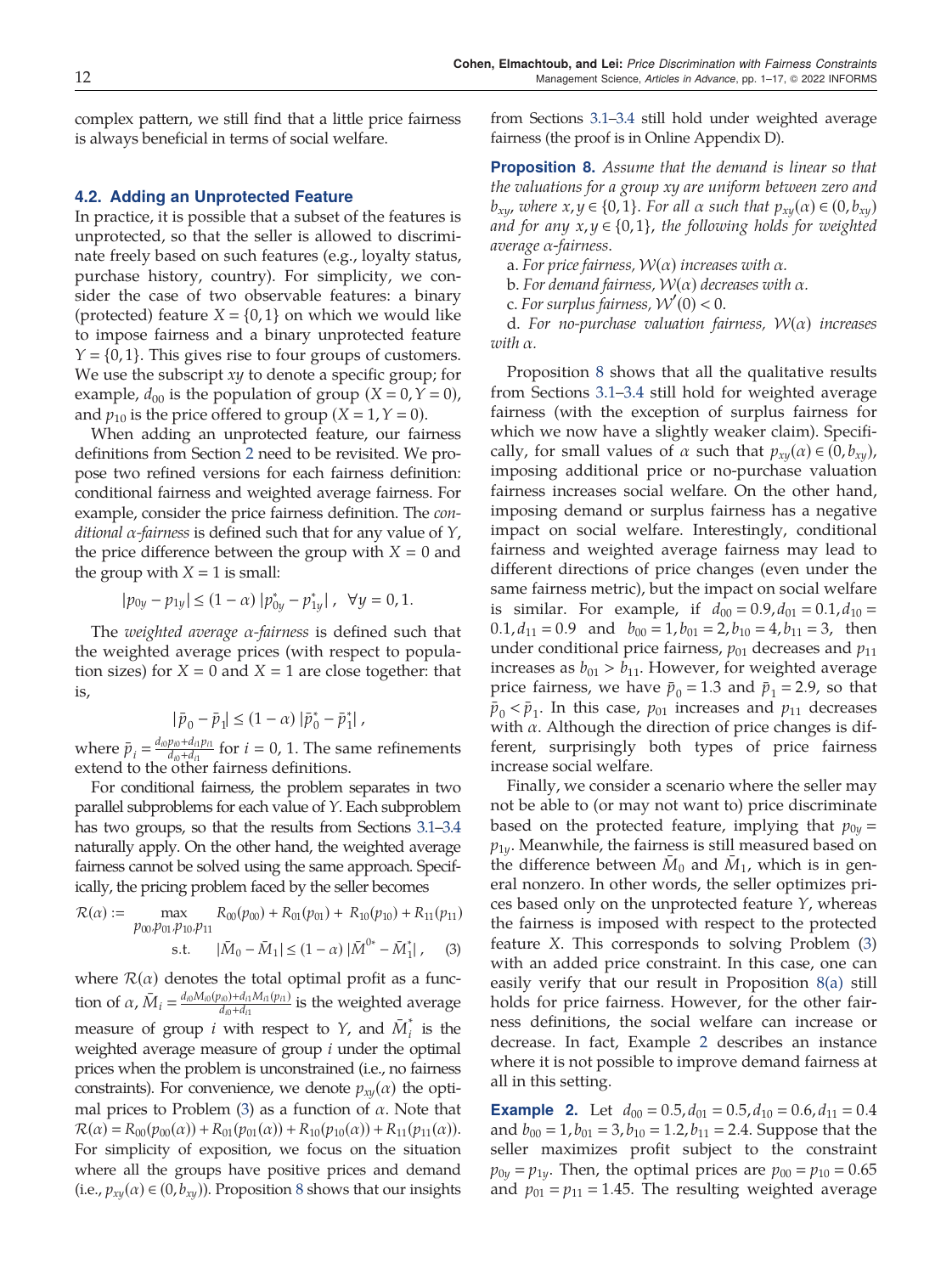demand for groups  $X = 0$  and  $X = 1$  are 0.417 and 0.567, respectively. We next seek to impose demand fairness across both groups. When we vary  $p_{00} = p_{10}$ by any  $\Delta p_{00}$ , the weighted average demand for both groups will change by  $-0.5\Delta p_{00}$ . Similarly, when we vary  $p_{01} = p_{11}$  by any  $\Delta p_{01}$ , the weighted average demand for both groups will change by  $-0.167\Delta p_{01}$ . Namely, in both cases, no matter how we vary the prices, the difference in weighted average demand will remain the same. Thus, it is impossible to reduce the demand difference across groups (unless the demands of groups are set to zero).

# 5. Computations for Nonlinear Demand Functions

In this section, we investigate computationally the impact of fairness for alternate demand functions. Specifically, we consider the following three demand models: exponential, logistic, and log-log. We report the expressions of the demand  $F_i(p)$ , consumer surplus  $S_i(p)$ , and mean valuation  $\mathbb{E}[V_i]$  in Table 1. Note that we made a slight adjustment to the log-log demand function to ensure that it fits into the random utility framework.<sup>8</sup>

# 5.1. Setting with Two Groups

We first consider the problem with two groups of customers. We find the optimal pricing strategy by searching for the optimal  $F_i(p)$  between zero and one using  $10^{-4}$  increments. For the log-log demand, it is possible that the market share reaches one, which corresponds to any price between zero and  $a_i$ . In this case, we also search for the optimal  $p_i$  between zero and  $a_i$ . We report the results for one representative instance of the logistic demand in Figure 3 (see Figures A.4 and A.5 in Online Appendix F for the exponential and log-log demand functions). Specifically, we show how the prices evolve as a function of  $\alpha$  (left panels) as well as the profit, consumer surplus, and social welfare (right panels). We also list all the tested instances in Online Appendix F.1.

By conducting extensive computational tests, we find that imposing each of the four types of fairness constraints yields similar insights as in the case of linear demand. For exponential and logistic demand, we observe that under either price or no-purchase valuation fairness, the social welfare first increases as a function of  $\alpha$ , whereas for either demand or surplus fairness, the social welfare decreases monotonically with  $\alpha$ .

Under price fairness, it is still possible that  $p_1$ changes nonmonotonically with  $\alpha$  (see the top left panel of Figure 3) and that group 0 is (approximately) excluded by setting both prices close to  $p_1^*$  (with nearly zero demand from group 0). As we have shown in Section 3, such cases occur when the population of the high-valuation group is large. As a result, under price fairness, we retrieve the result that the social welfare first increases with  $\alpha$  and then decreases. A major difference between the linear demand and the nonlinear models considered in this section emerges from the no-purchase valuation fairness. More specifically, the social welfare is not always increasing as it was the case for linear demand. Thus, under price or no-purchase valuation fairness, even though a small value of  $\alpha$  increases social welfare, the specific value of  $\alpha$  needs to be carefully selected.

## 5.2. Setting with Multiple Groups

We next test the performance of the nonlinear demand models when there are  $n > 2$  groups of customers. Because Problem (2) is nonconvex and there are N decision variables, using a search heuristic can be burdensome. Interestingly, by exploiting the structure of the problem, we find that the optimal solution can be found efficiently by reducing the N-group pricing Problem (2) to a one-dimensional optimization problem. We leave the detailed discussion in Online Appendix E.

We next discuss the results for 20 randomly generated instances with  $n = 5$  groups. Representative figures and the details of the instances are reported in Online Appendix F.2. Although the way the prices vary with  $\alpha$  is more intricate than before, most of the analytical results we derived for the case of linear demand still hold (computationally) for the nonlinear demand models we considered. For all demand models, imposing price fairness is always beneficial at first. However, increasing the level of price fairness too much may prompt the seller to exclude low-value groups via a price surge and thus, can lead to a loselose outcome. For demand fairness, we observe that it always reduces social welfare under exponential and logistic demands, but for log-log demand, it can go

Table 1. Demand, Surplus, and Mean Valuation for the Different Demand Models

| Demand model/metric | $\bar{F}_i(p)$                                               | $S_i(p)$                                                                        | $\mathbb{E}[V_i]$                               |
|---------------------|--------------------------------------------------------------|---------------------------------------------------------------------------------|-------------------------------------------------|
| Exponential         | $e^{-\lambda_i p}$                                           | $\frac{1}{\lambda}e^{-\lambda_i p}$                                             |                                                 |
| Logistic            | $\frac{k_i e^{-\lambda_i p}}{1+k_i e^{-\lambda_i p}}$        | $\frac{1}{\lambda_i} \log \left( 1 + k_i e^{-\lambda_i p} \right)$              | $\frac{1}{\lambda_i} \log \left(1 + k_i\right)$ |
| Log-log             | $\min\left\{\left(\frac{a_i}{p}\right)^{\beta_i}, 1\right\}$ | $\frac{\beta_i}{\beta_{i-1}} a_i (\bar{F}_i(p))^{1-1/\beta_i} - p \bar{F}_i(p)$ | $\frac{\beta_i}{\beta_i-1}a_i$                  |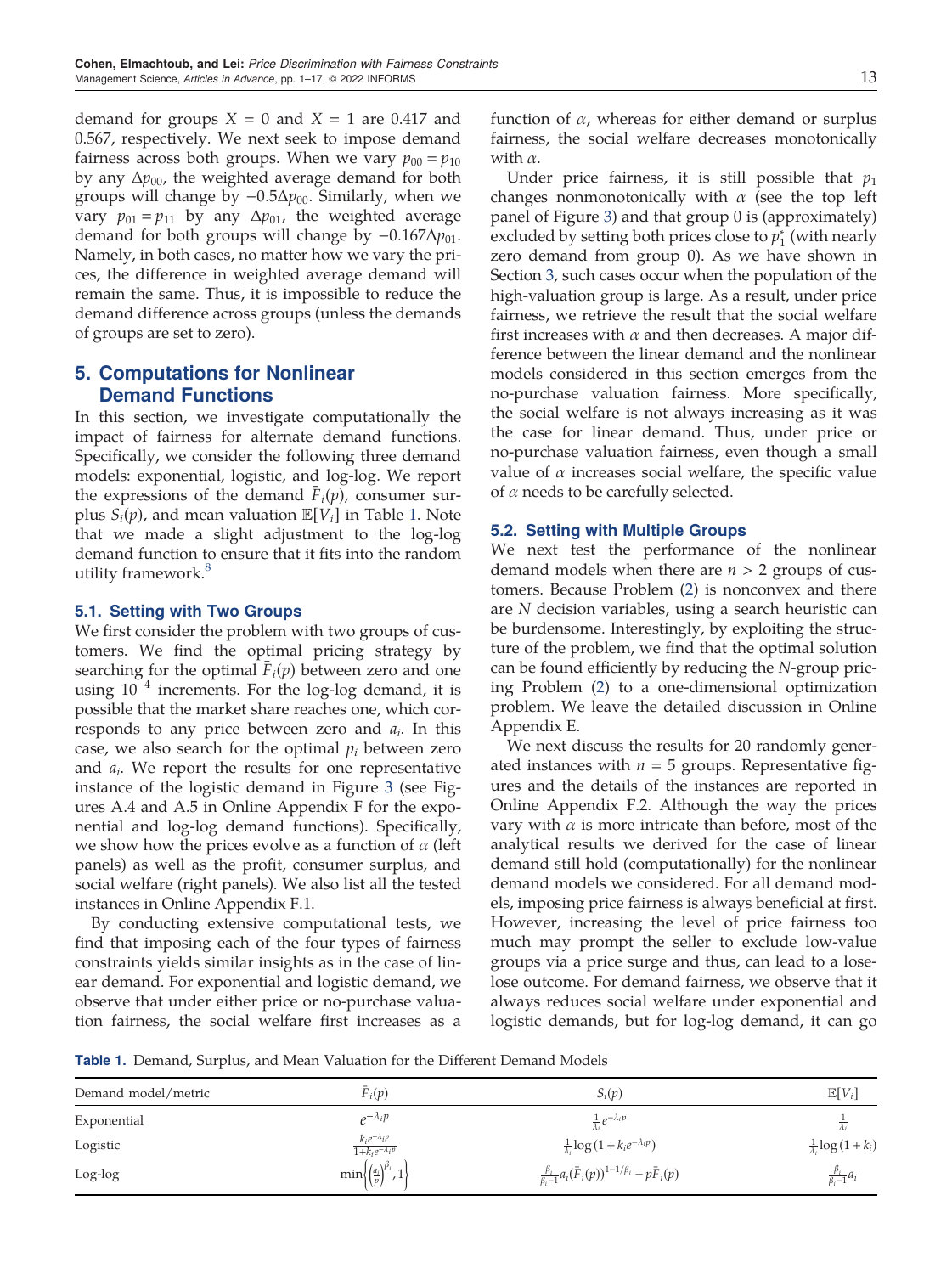

Figure 3. Impact of Fairness Under Logistic Demand (Two Groups)

Note. Parameters:  $d_0 = 0.5$ ,  $d_1 = 0.5$ ,  $\lambda_0 = 1$ ,  $\lambda_1 = 0.2$ ,  $k_0 = 10$ ,  $k_1 = 5$ ,  $c = 0.5$ .

either way as in the two-group case. Imposing a small amount of surplus fairness decreases social welfare for all demand models. Finally, imposing no-purchase valuation fairness increases social welfare when  $\alpha$  initially increases from zero under exponential and logistic demand. Under log-log demand, the social welfare may go either direction just as in the two-group case. Such findings increase our confidence that our managerial insights are robust and continue to hold for nonlinear demand models.

# 6. Conclusion

As discussed in Lobel (2021), although price discrimination has become common practice, it raises important questions in terms of fairness, which have been mostly unexplored. This paper offers a first step in understanding fairness in the context of pricing. We propose four possible fairness definitions—fairness in price, demand, consumer surplus, and no-purchase valuation—and investigate the impact of imposing fairness constraints on social welfare. We first show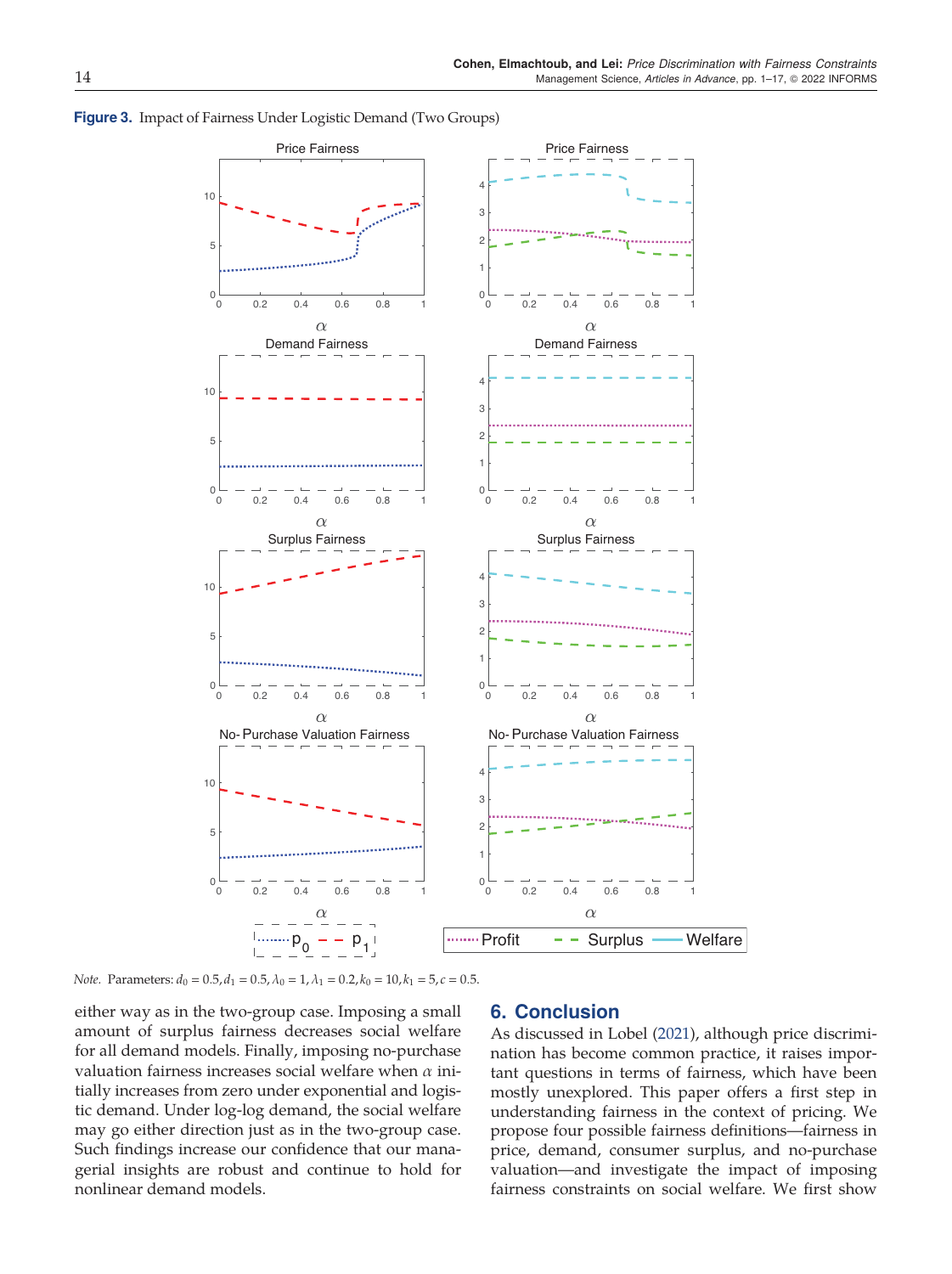that imposing simultaneously several fairness metrics is generally impossible, hence reflecting the complexity of achieving perfect fairness in reality. We then focus on each fairness metric separately and characterize the optimal solutions in closed form under a linear demand model. We show that imposing a small amount of price fairness increases social welfare but that imposing too much price fairness may lead to a lose-lose outcome (i.e., both the seller and the consumers are worse off). Imposing either demand or surplus fairness always reduces the social welfare. Finally, imposing no-purchase valuation fairness increases the social welfare monotonically with the fairness level. Our findings also persist for a general setting with more than two customer groups, and most of our results hold computationally for three nonlinear demand models. Our insights have the potential to inform regulatory entities that are concerned with imposing fairness constraints on pricing.

Admittedly, much more research needs to be done on this topic. First, incorporating these fairness definitions into algorithms is an interesting avenue for future research and can potentially have great practical impact. Second, one can consider the role of inventory or capacity constraints in this setting, which may potentially evolve over time. Given the extensive research on fairness related to resource allocation, it would be interesting to develop a combined framework for fairness in both inventory allocation and pricing, which might require a different notion of surplus (Cohen et al. 2017). Another interesting extension of our model would be to consider pricing decisions that can only be made with partial information, such as the mean and variance of customer valuations (Chen et al. 2022). We also recognize that there might be competition between multiple sellers, another dimension that is unexplored in this paper. Finally, running behavioral surveys to learn how the different fairness definitions are perceived by consumers will help better understand how to properly define a fair pricing policy.

#### Acknowledgments

The authors thank the editorial team for their thoughtful feedback, which has helped improve the clarity and contribution of the paper. The authors also thank Vivek Farias for a valuable discussion of the paper at the 2021 INFORMS Revenue Management and Pricing Conference. The authors are listed alphabetically. The third author is a student author.

# **Endnotes**

<sup>1</sup> Bostock v. Clayton County was decided on June 15, 2020.

- <sup>2</sup> See https://www.natlawreview.com/article/new-york-implements-pinktax-ban.
- <sup>3</sup> See https://www.huffpost.com/entry/pink-tax-examples\_l\_5d24da77 e4b0583e482850f0.

<sup>4</sup> See https://www.ftc.gov/news-events/blogs/business-blog/2020/04/ using-artificial-intelligence-algorithms.

<sup>5</sup> See https://www.hud.gov/sites/documents/FAIR\_LENDING\_ GUIDE.PDF.

<sup>6</sup> We highlight that the calligraphic quantities  $\mathcal{R}(\cdot)$ ,  $\mathcal{S}(\cdot)$ , and  $\mathcal{W}(\cdot)$ denote functions of  $\alpha$ , whereas  $R(\cdot)$ ,  $S(\cdot)$ , and  $W(\cdot)$  denote functions of  $p$ .

<sup>7</sup> The social welfare (right) derivative at  $\alpha = 0$  is defined as  $W'(0) =$  $\lim_{\alpha \to 0^+} \frac{\mathcal{W}(\alpha) - \mathcal{W}(0)}{\alpha}$ .

<sup>8</sup> The common form of the log-log demand is  $p = a_i q^{-1/\beta_i}$ , where q is the demand and  $\beta_i$  is the price elasticity. Because the demand goes to infinity when the price approaches zero, we truncate the demand at one: that is, we impose  $\bar{F}_i(p) = \min\left\{\left(\frac{a_i}{p}\right)^{\beta_i}, 1\right\}$ . We also require that

 $a_i(\beta_i - 1) < c\beta_i$ , so that  $\bar{F}_i(p_i^*) < 1$  (otherwise, all the customers are buying, hence leading to an unrealistic situation).

#### References

- Alesina AF, Lotti F, Mistrulli PE (2013) Do women pay more for credit? evidence from italy. J. Eur. Econom. Assoc. 11(suppl 1):45–66.
- Arneson RJ (1989) Equality and equal opportunity for welfare. Philos. Stud. 56(1):77–93.
- Baron O, Hu M, Najafi-Asadolahi S, Qian Q (2015) Newsvendor selling to loss-averse consumers with stochastic reference points. Manufacturing Service Oper. Management 17(4):456–469.
- Bartlett R, Morse A, Stanton R, Wallace N (2022) Consumer-lending discrimination in the FinTech era. J. Financial Econom. 143(1): 30–56.
- Bateni MH, Chen Y, Ciocan DF, Mirrokni V (2016) Fair resource allocation in a volatile marketplace. Proc. 2016 ACM Conf. Econom. Comput. (EC '16) (Association for Computing Machinery, New York), 819.
- Bertsimas D, Farias VF, Trichakis N (2011) The price of fairness. Oper. Res. 59(1):17–31.
- Bertsimas D, Farias VF, Trichakis N (2012) On the efficiency-fairness trade-off. Management Sci. 58(12):2234–2250.
- Besbes O, Zeevi A (2015) On the (surprising) sufficiency of linear models for dynamic pricing with demand learning. Management Sci. 61(4):723–739.
- Brams SJ, Taylor AD (1996) Fair Division: From Cake-Cutting to Dispute Resolution (Cambridge University Press, Cambridge, UK).
- Brynjolfsson E, Collis A, Eggers F (2019) Using massive online choice experiments to measure changes in well-being. Proc. Natl. Acad. Sci. USA 116(15):7250–7255.
- Brynjolfsson E, Hu Y(J), Smith MD (2003) Consumer surplus in the digital economy: Estimating the value of increased product variety at online booksellers. Management Sci. 49(11): 1580–1596.
- Byun S-y, Park H (2012) The academic success of East Asian American youth: The role of shadow education. Sociol. Ed. 85(1):40–60.
- Charles KK, Hurst E, Stephens M (2008) Rates for vehicle loans: Race and loan source. Amer. Econom. Rev. 98(2):315-320.
- Chen Y, Wang H (2018) Why are fairness concerns so important? Lessons from pricing a shared last-mile transportation system. Working paper, Temple University, Philadelphia.
- Chen H, Hu M, Perakis G (2022) Distribution-free pricing. Manufacturing Service Oper. Management. Forthcoming.
- Chouldechova A (2017) Fair prediction with disparate impact: A study of bias in recidivism prediction instruments. Big Data 5(2):153–163.
- Cohen MC, Perakis G, Pindyck RS (2021) A simple rule for pricing with limited knowledge of demand. Management Sci. 67(3): 1608–1621.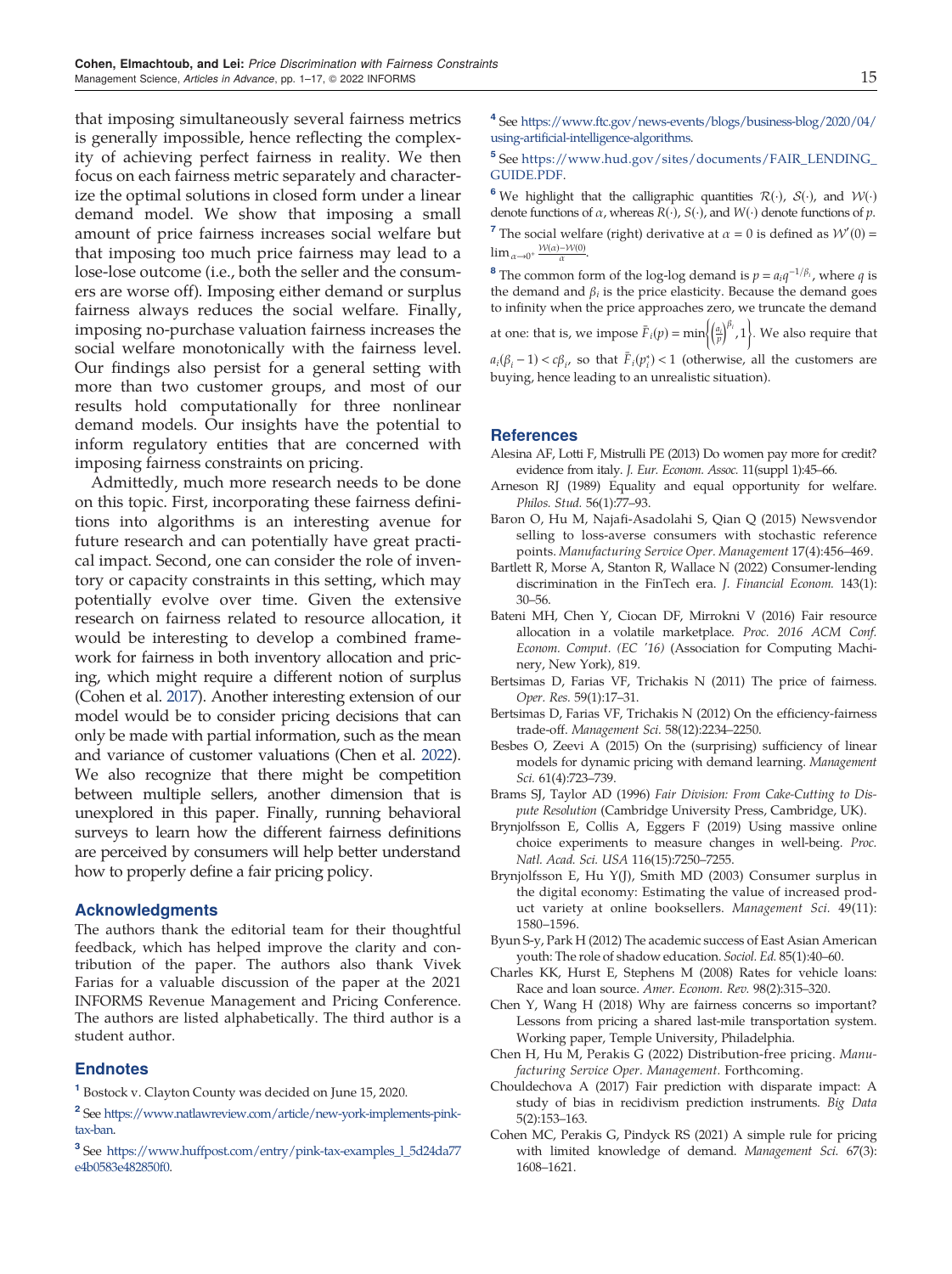- Cohen MC, Perakis G, Thraves C (2022) Consumer surplus under demand uncertainty. Production Oper. Management 31(2):478– 494.
- Cohen MC, Gupta S, Kalas JJ, Perakis G (2020) An efficient algorithm for dynamic pricing using a graphical representation. Production Oper. Management 29(10):2326–2349.
- Cohen P, Hahn R, Hall J, Levitt S, Metcalfe R (2016) Using big data to estimate consumer surplus: The case of Uber. NBER Working Paper No. 22627, National Bureau of Economic Research, Cambridge, MA.
- Cui HT, Raju JS, Zhang ZJ (2007) Fairness and channel coordination. Management Sci. 53(8):1303–1314.
- Donahue K, Kleinberg J (2020) Fairness and utilization in allocating resources with uncertain demand. Proc. 2020 Conf. Fairness Accountability Transparency (FAT '20) (Association for Computing Machinery, New York), 658–668.
- Donini M, Oneto L, Ben-David S, Shawe-Taylor JS, Pontil M (2018) Empirical risk minimization under fairness constraints. Proc. 32nd Internat. Conf. on Neural Inform. Processing Systems (NIPS'18) (Curran Associates Inc., Red Hook, NY), 2796–2806.
- Dwork C, Hardt M, Pitassi T, Reingold O, Zemel R (2012) Fairness through awareness. Proc. 3rd Innovations Theoret. Comput. Sci. Confer. (ITCS '12) (Association for Computing Machinery, New York), 214–226.
- Dworkin R (1981) What is equality? Part 1: Equality of welfare. Philos. Public Affairs 10(3):185–246.
- Elmachtoub AN, Gupta V, Hamilton ML (2021) The value of personalized pricing. Management Sci. 67(10):6055–6070.
- Eyster E, Madarasz K, Michaillat P (2021) Pricing under fairness concerns. J. Eur. Econom. Assoc. 19(3):1853–1898.
- Fang L, Munneke HJ (2020) Gender equality in mortgage lending. Real Estate Econom. 48(4):957–1003.
- FCA (2019) Fair pricing in financial services: Summary of responses and next steps. Financial Conduct Authority, United Kingdom. Accessed on March 13, 2022, https://www.fca.org.uk/ publication/feedback/fs19-04.pdf.
- Fehr E, Schmidt KM (1999) A theory of fairness, competition, and cooperation. Quart. J. Econom. 114(3):817–868.
- Gallego G, Topaloglu H (2019) Online learning. Revenue Management and Pricing Analytics, International Series in Operations Research & Management Science (Springer, New York), 275–289.
- Gee C (2018) Fair pricing in financial services. Financial Conduct Authority, United Kingdom. Accessed on March 13, 2022, https://www.fca.org.uk/publication/discussion/dp18-09.pdf.
- Gerlick JA, Liozu SM (2020) Ethical and legal considerations of artificial intelligence and algorithmic decision-making in personalized pricing. J. Revenue Pricing Management 19(2020):85–98.
- Gillis TB (2020) False dreams of algorithmic fairness: The case of credit pricing. Working paper, Columbia University, New York.
- Gupta S, Kamble V (2019) Individual fairness in hindsight. Proc. 2019 ACM Conf. Econom. Comput. (EC '19) (Association for Computing Machinery, New York), 805–806.
- Hardt M, Price E, Srebro N (2016) Equality of opportunity in supervised learning. Proc. 30th Internat. Conf. Neural Inform. Processing Systems (NIPS'16) (Curran Associates Inc., Red Hook, NY), 3315–3323.
- Heidari H, Ferrari C, Gummadi K, Krause A (2018) Fairness behind a veil of ignorance: A welfare analysis for automated decision making. Proc. 32nd Internat. Conf. Neural Inform. Processing Systems (NIPS'18) (Curran Associates Inc., Red Hook, NY), 1273–1283.
- Heidari H, Loi M, Gummadi KP, Krause A (2019) A moral framework for understanding fair ml through economic models of equality of opportunity. Proc. Conf. Fairness Accountability Transparency (FAT '19) (Association for Computing Machinery, New York), 181–190.
- Ho T-H, Su X (2009) Peer-induced fairness in games. Amer. Econom. Rev. 99(5):2022–2049.
- Hooker JN, Williams HP (2012) Combining equity and utilitarianism in a mathematical programming model. Management Sci. 58(9):1682–1693.
- Hu L, Chen Y (2018) Welfare and distributional impacts of fair classification. Working paper, Harvard University, Cambridge, MA.
- Hu L, Chen Y (2020) Fair classification and social welfare. Proc. 2020 Conference on Fairness, Accountability, and Transparency (FAT '20) (Association for Computing Machinery, New York), 535–545.
- Hu X-F, Li D-F, Xu G-J (2018) Fair distribution of surplus and efficient extensions of the Myerson value. Econom. Lett. 165:1–5.
- Kahneman D, Knetsch JL, Thaler R (1986) Fairness as a constraint on profit seeking: Entitlements in the market. Amer. Econom. Rev. 76(4):728–741.
- Kallus N, Mao X, Zhou A (2021) Assessing algorithmic fairness with unobserved protected class using data combination. Management Sci., ePub ahead of print April 2, https://doi.org/10.1287/ mnsc.2020.3850.
- Kasy M, Abebe R (2020) Fairness, equality, and power in algorithmic decision making. Proc. 2021 ACM Conf. Fairness Accountability Transparency (FAT '21) (Association for Computing Machinery, New York), 576–586.
- Kleinberg J, Mullainathan S, Raghavan M (2017) Inherent trade-offs in the fair determination of risk scores. Proc. 8th Innovations in Theoretical Computer Science Conference (ITCS 2017) (Schloss Dagstuhl-Leibniz-Zentrum fuer Informatik), 43:1–23.
- Larson J, Mattu S, Angwin J (2015) Unintended consequences of geographic targeting. Tech. Sci., https://techscience.org/a/ 2015090103/.
- Levi R, Perakis G, Romero G (2016) On the effectiveness of uniform subsidies in increasing market consumption. Management Sci. 63(1):40–57.
- Li KJ, Jain S (2016) Behavior-based pricing: An analysis of the impact of peer-induced fairness. Management Sci. 62(9): 2705–2721.
- Lobel I (2021) Revenue management and the rise of the algorithmic economy. Management Sci. 67(9):5389–5398.
- Madden TJ, Hewett K, Roth MS (2000) Managing images in different cultures: A cross-national study of color meanings and preferences. J. Internat. Marketing 8(4):90–107.
- Marcoux AM (2006) Much ado about price discrimination. J. Markets Morality 9(1):57–69.
- Nabi R, Malinsky D, Shpitser I (2019) Learning optimal fair policies. Proc. 36th Internat. Conf. Machine Learning, Long Beach, California, PMLR 97:4674–4682.
- Popescu I, Wu Y (2007) Dynamic pricing strategies with reference effects. Oper. Res. 55(3):413–429.
- Rabin M (1993) Incorporating fairness into game theory and economics. Amer. Econom. Rev. 83(5):1281–1302.
- Rahmattalabi A, Vayanos P, Fulginiti A, Rice E, Wilder B, Yadav A, Tambe M (2019) Exploring algorithmic fairness in robust graph covering problems. Proc. 33rd Internat. Conf. Neural Inform. Processing Systems (Curran Associates Inc., Red Hook, NY), Article 1413, 15776–15787.
- Rawls J (1971) A Theory of Justice (Harvard University Press, Cambridge, MA).
- Rawls J (1999) A Theory of Justice, revised ed. (Harvard University Press, Cambridge, MA).
- Robinson J (1969) The Economics of Imperfect Competition (Springer, New York).
- Schmalensee R (1981) Output and welfare implications of monopolistic third-degree price discrimination. Amer. Econom. Rev. 71(1):242–247.
- Sethuraman J, Teo C-P, Qian L (2006) Many-to-one stable matching: Geometry and fairness. Math. Oper. Res. 31(3):581–596.
- Varian HR (1985) Price discrimination and social welfare. Amer. Econom. Rev. 75(4):870–875.